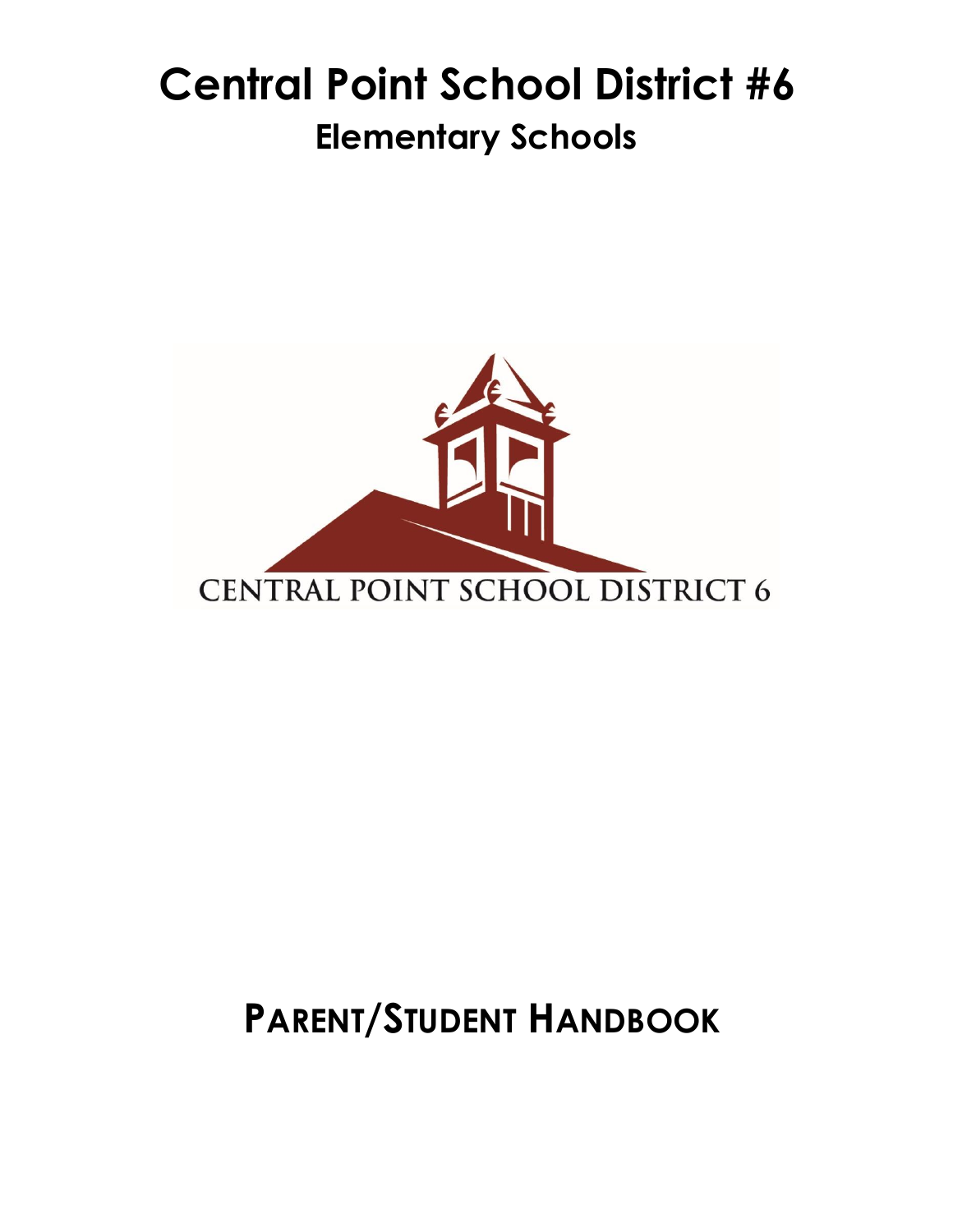## **Central Point Elementary**

450 S. 4th St. Central Point, OR 97502 541-494-6500 fax: 541-664-1147

## **Jewett Elementary School**

1001 Manzanita St. Central Point, OR 97502 541-494-6600 fax: 541-664-5035

#### **Mae Richardson Elementary School**

200 W. Pine St. Central Point, OR 97502 541-494-6700 fax: 541-665-5881

## **Patrick Elementary School**

1500 Second Ave. Gold Hill, OR 97525 541-494-6840 fax: 541-855-7487

## **Sam's Valley Elementary School**

14235 Table Rock Rd. Central Point, OR 97502 541-494-6870 fax: 541-826-2469

**Central Point School District Administration 541-494-6200 First Student Transportation Department 541-494-6930**

## **Samantha Steele, Superintendent Central Point School District Board Members**

Jolee Wallace, Chairperson

#### Cindy Tilley-Case

Autumn Chadbourne

Brett Moore

Cathy Salmon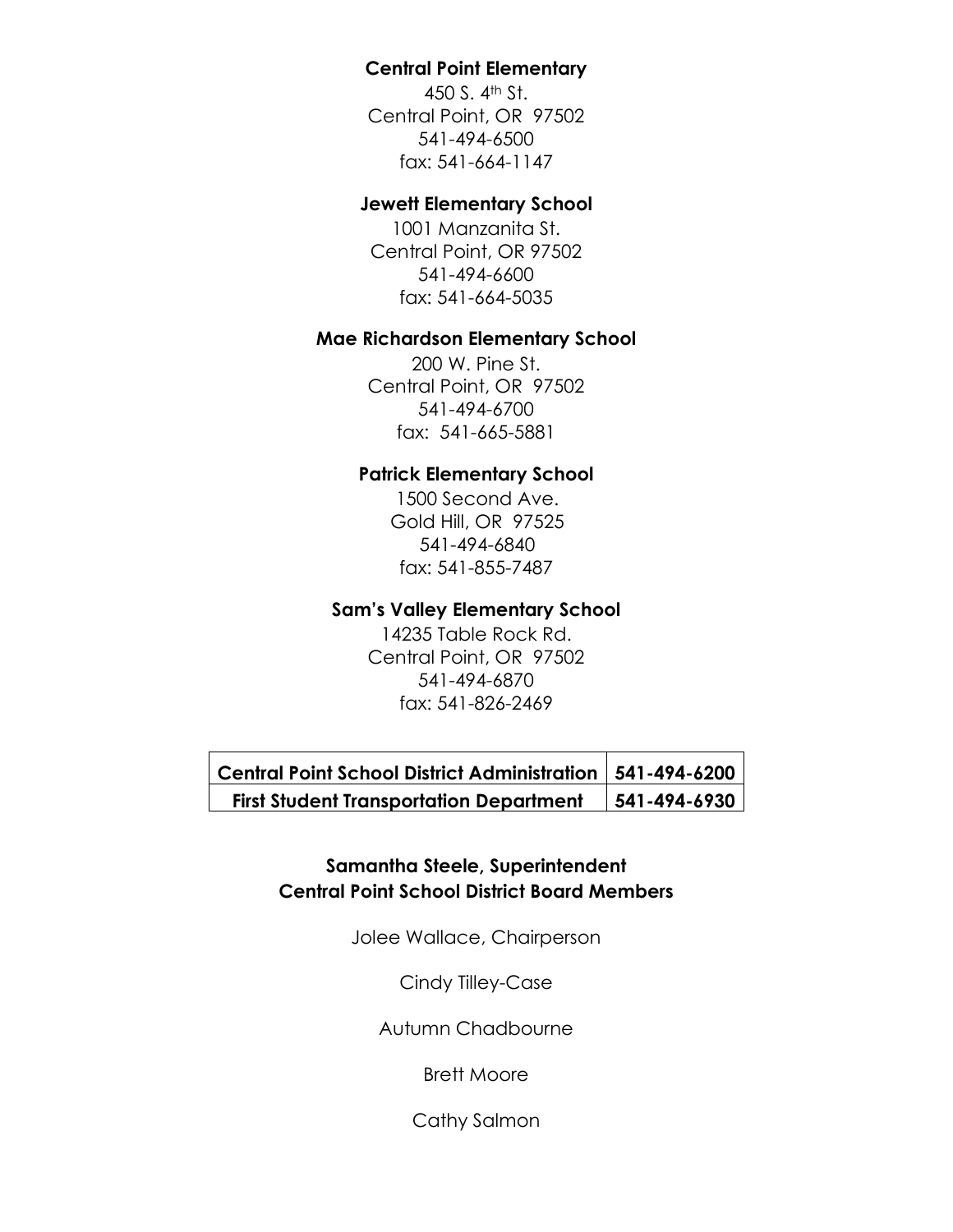## **PREFACE**

The material covered within this student handbook is intended as a method of communicating to students and parents regarding general district information, rules and procedures and is not intended to either enlarge or diminish any Board policy, administrative regulation or collective bargaining agreement. Material contained herein may therefore be superseded by such Board policy, administrative regulation or collective bargaining agreement. Board policies are available at each school office and on the district website at [www.district6.org](http://www.district6.org/)

Any information contained in this student handbook is subject to unilateral revision or elimination from time to time without notice. Central Point School District 6 prohibits discrimination and harassment on any basis protected by law, including but not limited to, an individual's perceived or actual race, religion, color, national or ethnic origin, mental or physical disability, marital status, sex, sexual orientation1, age, pregnancy, familial status, economic status, veterans' status or genetic information in providing education or access to benefits of education services, activities and programs in accordance with Title VI, Title VII, Title IX and other civil rights or discrimination issues; Section 504 of the Rehabilitation Act of 1973, as amended; the Americans with Disabilities Act; and the Americans with Disabilities Act Amendments Act of 2008, Title II of the Genetic Information Nondiscrimination act of 2008.

The following have been designated to coordinate compliance with these legal requirements and may be contacted at the district office for additional information and/or compliance issues:

Mike Meunier Assistant Superintendent of Operations 300 Ash Street Central Point, OR 97502 mike.meunier@district6.org 541-494-6232

For the Central Point School District complaint procedures, please click the following link: KL – Public Complaints

Procedure for filing a complaint can be found on the district's home page at www.district6.org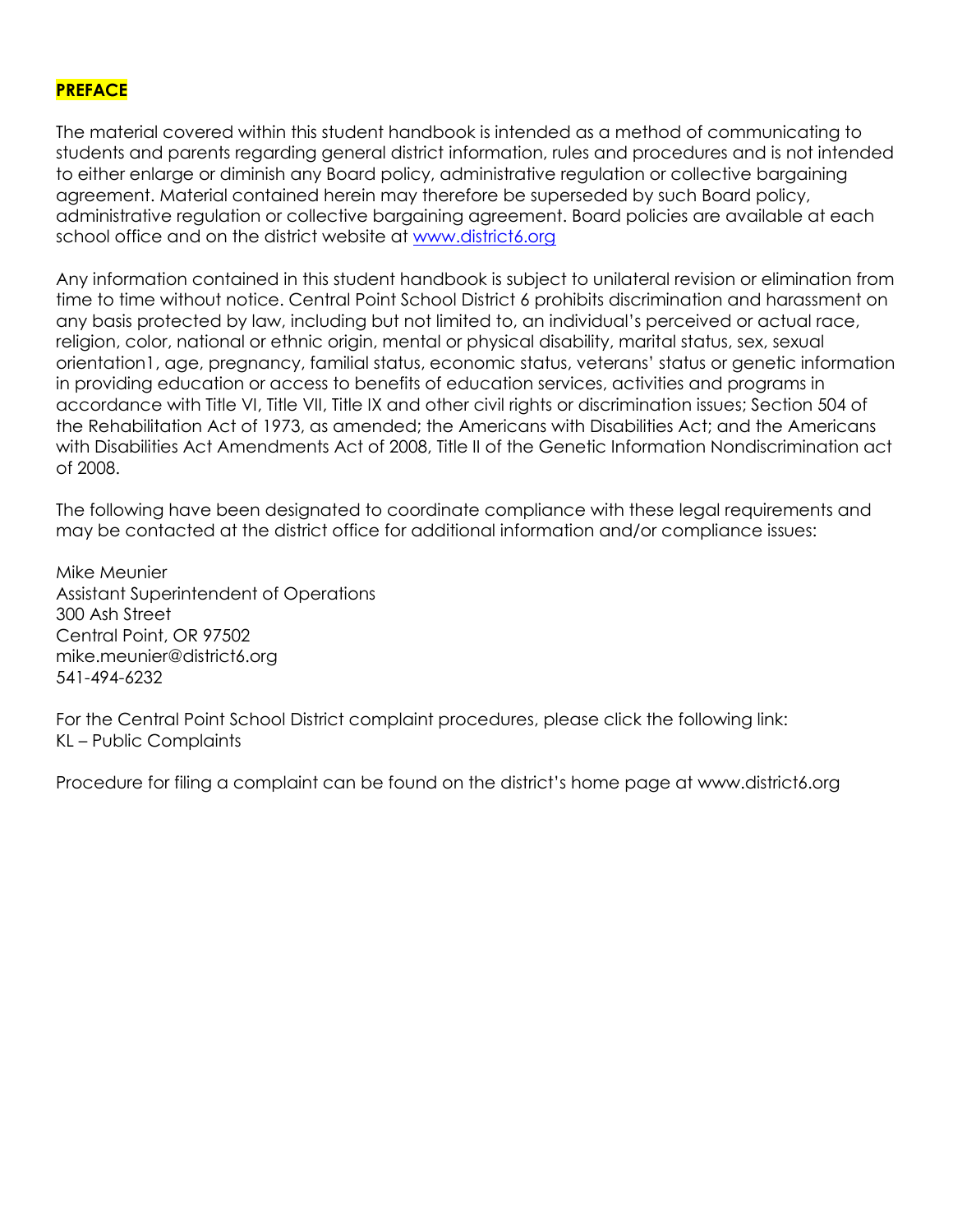Dear Parents:

Welcome to the Central Point School District. We look forward to collaborating to provide an exciting year of learning for your children.

We are committed as a school district to maintaining a high level of communication with you concerning your child's educational program and their individual academic progress. We believe that parental involvement in our schools is an essential part of your child's success. You are encouraged to maintain close contact with us as we work together to ensure your child reaches their highest potential.

To provide the best curriculum and instruction, the teachers in the Central Point School District are afforded ongoing opportunities for professional development. This will greatly enhance a positive learning environment for our students. We appreciate your continuing cooperation and support. Together, we can make this a successful year for all.

Sincerely, **Walt Davenport Kristin Kostman**

*Principal, Central Point Elementary Vice Principal, Central Point Elementary*

**Maggie Staley Tess Siemer** *Principal, Jewett Elementary* Vice *Principal, Jewett Elementary*

**John Greeny Michelle Cook** *Principal, Mae Richardson Elementary* Vice *Principal, Mae Richardson Elementary*

**Christine Beck**  *Principal, Patrick Elementary*

**Tammie Collom** *Principal, Sam's Valley Elementary*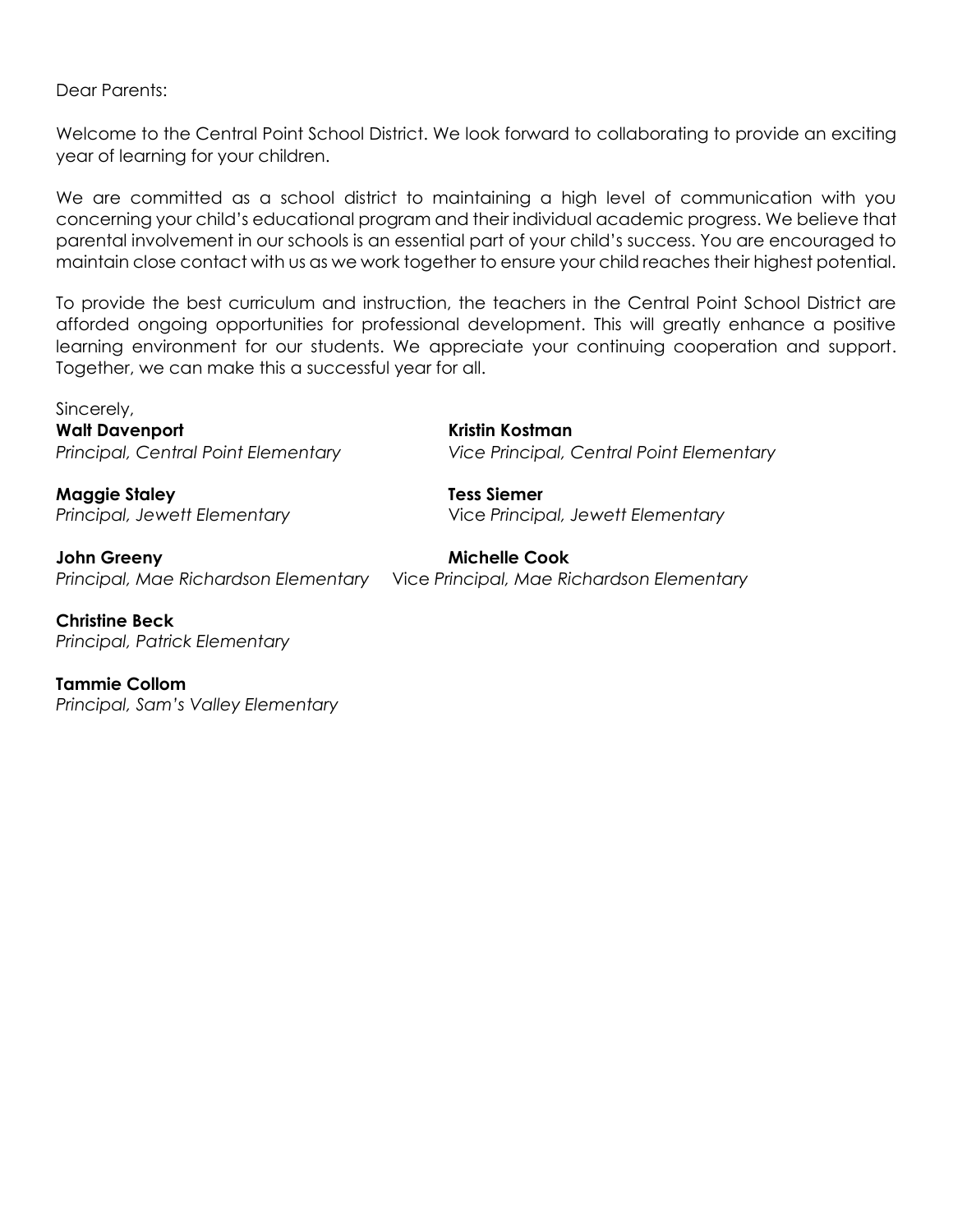# **School Information**

The school office is open weekdays from 7:30 AM to 3:30 PM. Wednesdays are early release (one hour early release time)

## **CENTRAL POINT ELEMENTARY**

| Kindergarten   | 7:45 am 1:25 pm |
|----------------|-----------------|
| Grades $1 - 3$ | 7:55 am 2:20 pm |
| Grades $4-5$   | 7:55 am 2:25 pm |

#### **JEWETT ELEMENTARY**

| Kindergarten   | 7:55 am 2:20 pm |
|----------------|-----------------|
| Grades $1 - 3$ | 7:55 am 2:20 pm |
| Grades $4-5$   | 7:55 am 2:25 pm |

#### **RICHARDSON ELEMENTARY**

| Kindergarten   | 7:55 am 2:20 pm |
|----------------|-----------------|
| Grades $1 - 3$ | 7:55 am 2:20 pm |
| Grades $4-5$   | 7:55 am 2:25 pm |

## **PATRICK ELEMENTARY**

| Kindergarten   | 7:55 am 2:20 pm |
|----------------|-----------------|
| Grades $1 - 3$ | 7:55 am 2:20 pm |
| Grades $4-5$   | 7:55 am 2:25 pm |

#### **SAM'S VALLEY ELEMENTARY**

| Kindergarten   | 7:45 am 2:10 pm |
|----------------|-----------------|
| Grades $1 - 3$ | 7:45 am 2:10 pm |
| Grades $4-5$   | 7:45 am 2:15 pm |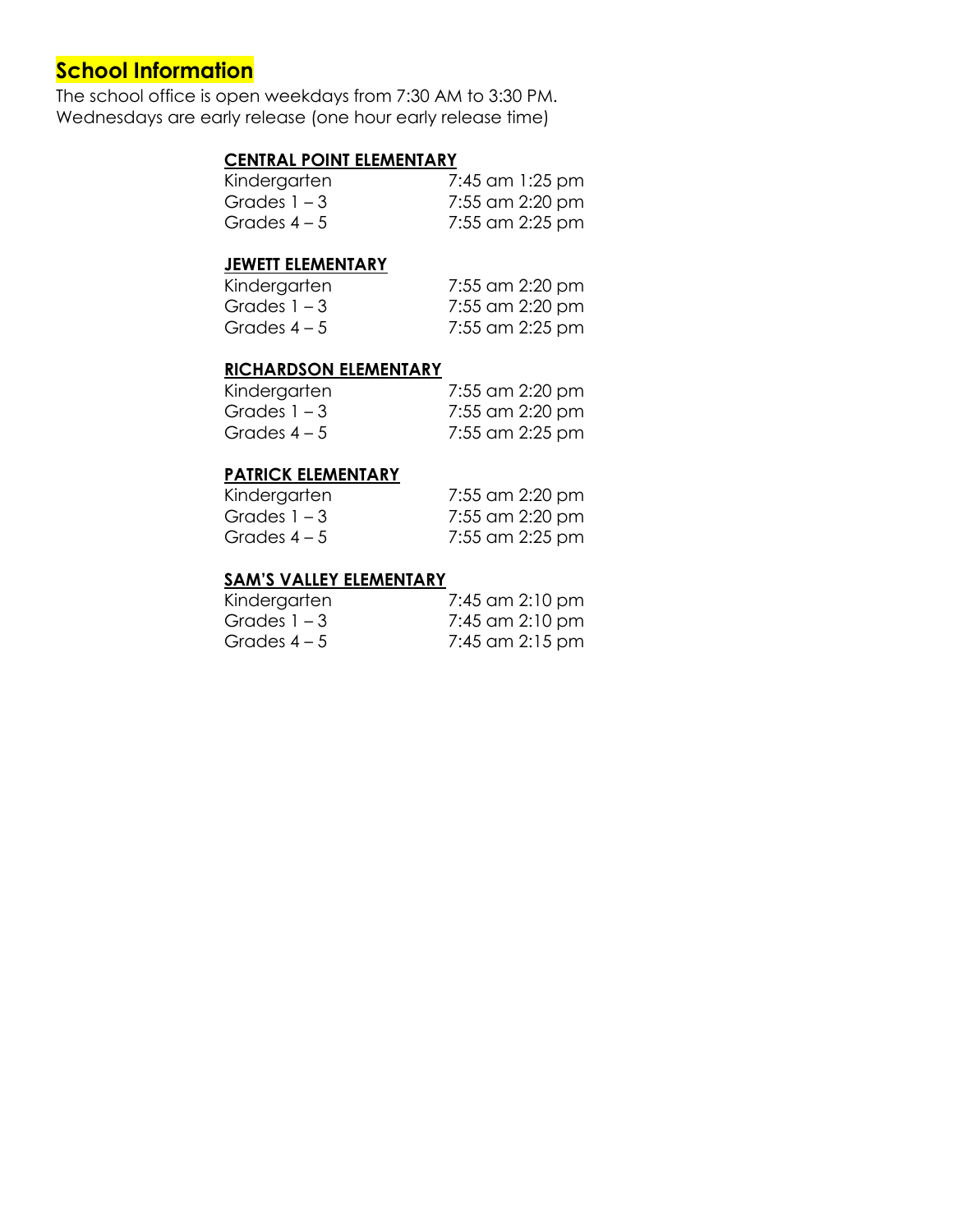# **District 6 Character Traits**

#### *RESPECT*

Respect is acknowledging the worth and rights of self and others as well as the value of property and environment. Respect includes honoring authority and being courteous to others.

#### *RESPONSIBILITY*

Responsibility is accepting consequences for our own actions and inactions. Being responsible includes being reliable, dependable and trustworthy.

#### *ACCOUNTABILITY*

Accountability is being answerable to others and making positive choices. This includes thinking before we act and thinking for the long term. It is setting a good example for those who look up to us.

#### *INTEGRITY AND HONESTY*

Integrity is being true to one's moral and ethical beliefs. It is having the courage of conviction. Honesty is earning or accomplishing something in a fair manner without cheating or stealing.

#### *SELF-ESTEEM*

Self-esteem is self-worth, self-respect, self-confidence and an ability to like and believe in oneself. Self-esteem involves taking pride or pleasure in one's work, achievements or inherent worth with the balancing virtue of humility.

#### *PATRIOTISM*

Patriotism is showing pride and respect for our country.

#### *LOYALTY*

Loyalty is standing by, supporting and protecting family, friends and community.

#### *WORK ETHIC*

A work ethic is a set of beliefs which develop effective and productive work habits, skills and attitudes. Work ethic includes the physical and mental activity directed toward the accomplishment of something – a task, duty occupation or assignment.

#### *SOCIAL RESPONSIBILITY*

Social responsibility is being willing to participate in and/or develop toward the accomplishment of something – a task, duty, occupation or assignment.

#### *EMPATHY*

Empathy is showing concern and compassion for others and understanding another's circumstance.

#### *SELF-MOTIVATION*

Self-motivation is being able to self-start our own mind and spirits into activity.

#### *SELF-RESTRAINT*

Self-restraint is exercising self-control and discipline. It is being fair and showing good sportsmanship.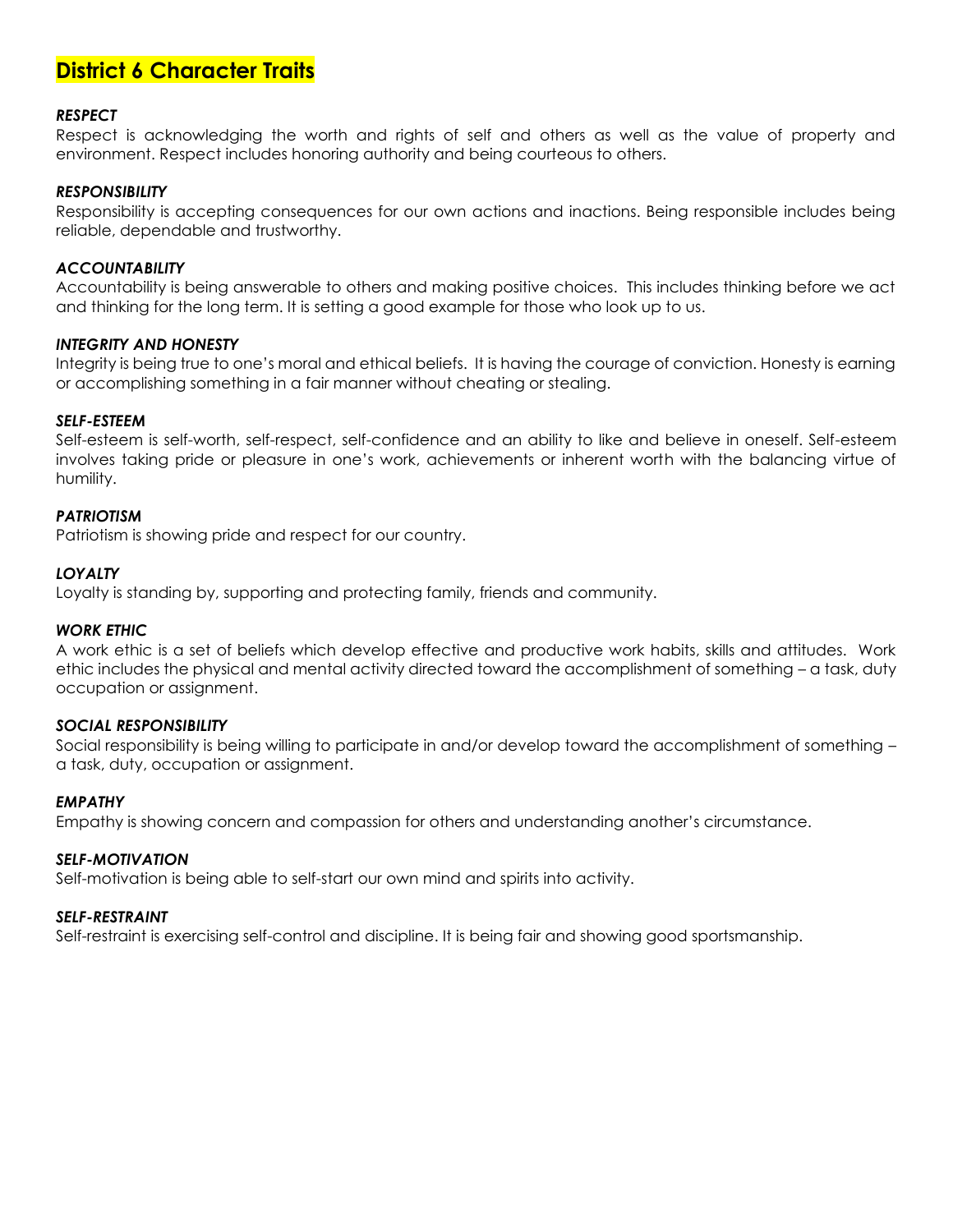# **School District #6 Mission Statement**

School District #6, in partnership with parents and community, is dedicated to assisting students in reaching their individual potential as productive, responsible participants in society. Within an environment that encourages learning, students will acquire skills, knowledge and attitudes necessary to successfully meet the opportunities and challenges of the 21<sup>st</sup> Century.

## **GOALS**

Students completing the District #6 educational program and entering the adult world shall have:

- Proficiency in the basic skills
- Mastery of higher level thinking
- The ability to cooperate and collaborate effectively within a group
- Integrity, ethics, respect and responsibility for self and others
- A sense of self-worth with an understanding and commitment to a healthy lifestyle
- The curiosity and skills for lifelong learning
- Awareness of historical roots, global responsibility and appreciation of cultural diversity
- Acquired career readiness skills and an appropriate work ethic
- Practical experience in the area of technology
- Appreciation for literature, fine arts and the creative process
- Exposure to and opportunity for mastering a foreign language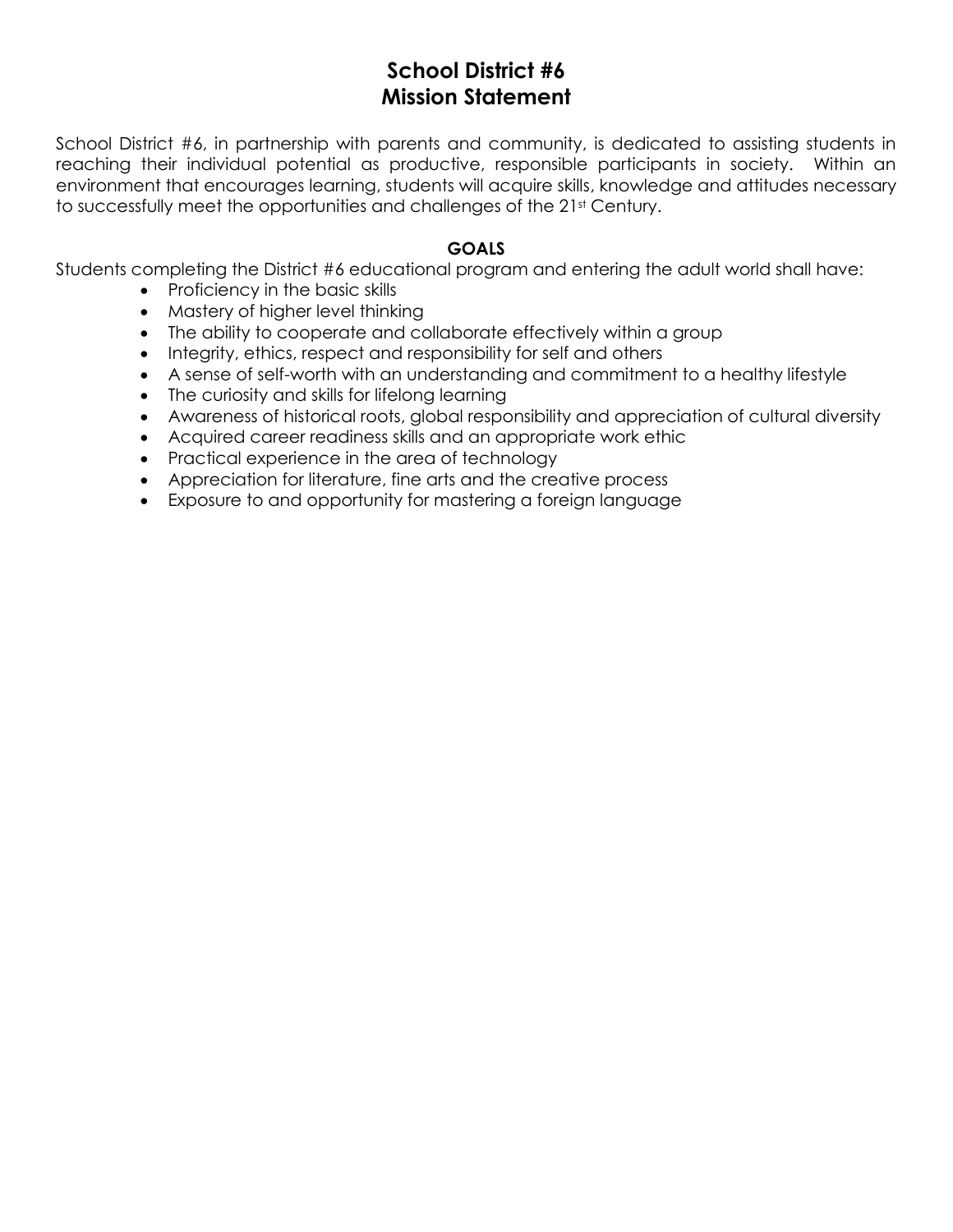# **Arrival and Dismissal of Students to/from School**

## **\*\*Arrival**

Safety of our children is paramount at all of our elementary schools. Please adhere to the following procedures for the drop off and pick up of students:

#### Children should **arrive at school no earlier than**

Central Point Elem., Jewett, Mae Richardson, Patrick 7:30a.m. Sam's Valley Elementary **7:20a.m.** 

If you need to leave the car for any reason, the following rules must apply:

- Do not drop off or pick up children in the Bus Only Lane
- Do not park in the fire lane.
- Do not leave young children unattended in cars.
- Follow seat belt and child safety seat laws.
- Cars must be parked legally in a designated parking space.
- Do not leave cars running unattended.
- Do not double-park in the parking lot.
- Do not drop-off or pick-up students in staff parking lot.

#### **\*\*Bus Riders** •

When students are excused from class they must go directly to their bus line. **Buses will leave promptly.** All Kindergarten students must be met by an adult at bus stops returning students.

#### **\*\*Dismissal & Early Leave**

- Once students arrive at school, they are not permitted to leave the grounds until dismissal time, except by special permission. **Every time** it is necessary for a student to leave school at a different time or with a different person than normal, written permission should be sent to school with all pertinent information. **You must sign your child out through the office prior to our releasing him/her from school.** Your cooperation is vital in our efforts to keep our students safe.
- If you would like to call ahead of time, we can have your child ready to go on your arrival. Upon dismissal for the day, students are expected to go directly home. If you wish to change this routine in any way, we **MUST HAVE WRITTEN** permission **PRIOR** to dismissing your child.
- Upon dismissal for the day, students are expected to go directly home or be picked up promptly by parent/guardian or childcare provider.

#### **\*\*Emergency School Closures**

If it is necessary to close school because of inclement weather, dangerous road conditions or any other emergency which might arise, a "NO SCHOOL" announcement will be broadcast over the following stations: KRWQ, KMED, KISS, KLDZ, KAKT, KBOY, KCMX, KTMT, KTVL, KBOI and KDRV. The announcements will be made between 6:00 AM and 7:00 AM. In case of emergency dismissal, an announcement will be made over the same broadcast systems, as well as official district Facebook page. It is very important that parents talk with their children about what to do in case of school closures ahead of time so children will know what to do. We will make phone contact with parents or emergency contacts listed on the registration forms prior to sending a student home.

If it is deemed unsafe for students to be at school, any After School Programs in our buildings will close as well. Please have an alternate plan we can help your students with ensuring they get home.

Please use the District 6 website as another informational outlet. The address is [www.district6.org.](http://www.district6.org/)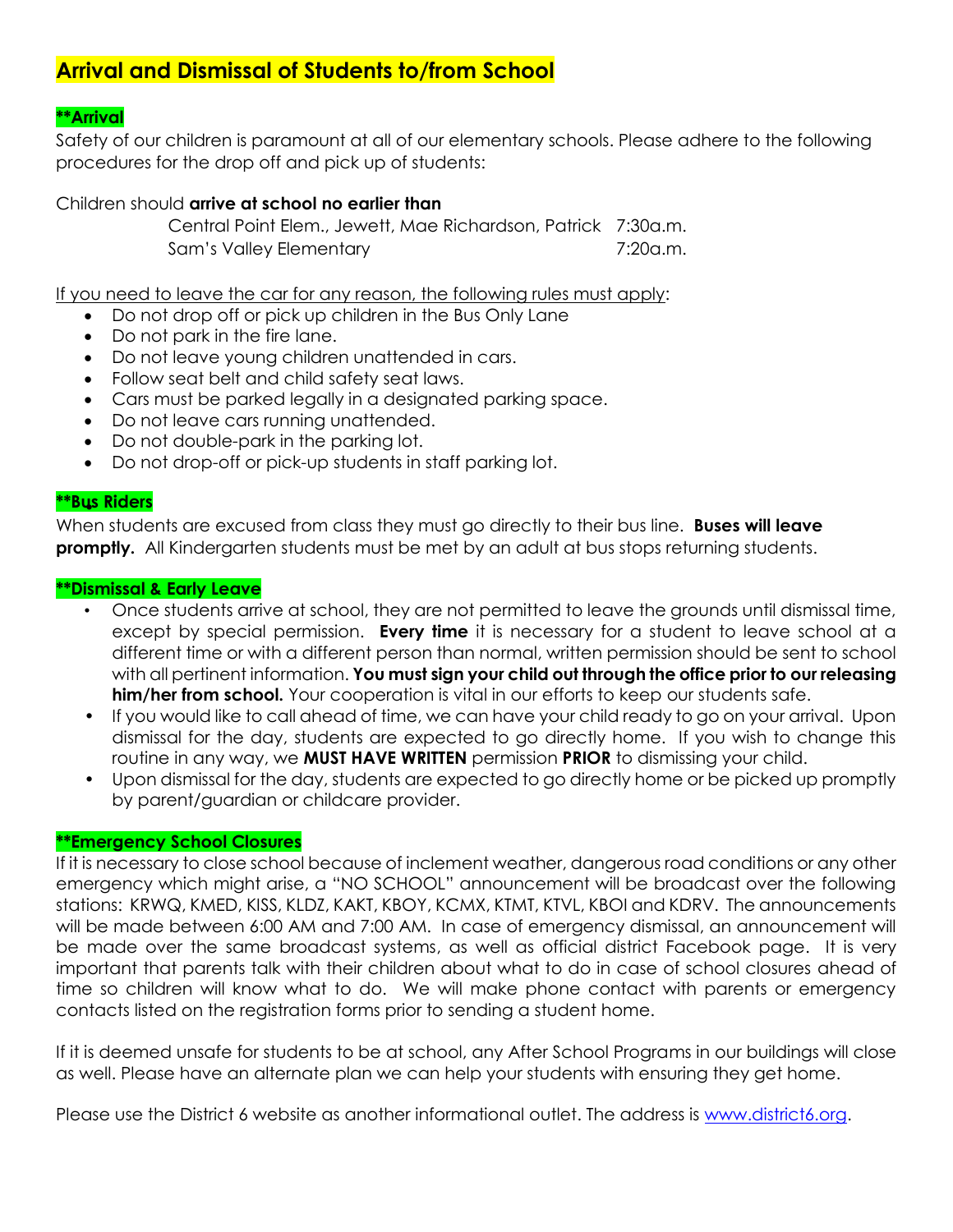# **Breakfast & Lunch Program**

Our school operates a breakfast and hot lunch program for its students.

Attention Parents: For the 19/20 school year there are changes to the breakfast/lunch eligibility program. Patrick Elementary and Sam's Valley Elementary still qualify to serve free breakfast and lunch to all students without collecting free and reduced applications. Students at Central Point Elementary, Jewett Elementary or Mae Richardson Elementary will need to have completed meal applications to qualify for free or reduced prices. Meal applications can be found at [http://www.schoolnutritionandfitness.com/schools/cpsd6\\_0506121807003006/mealapps/19-](http://www.schoolnutritionandfitness.com/schools/cpsd6_0506121807003006/mealapps/19-20_Free_and_Reduced_English_Application.pdf) 20 Free and Reduced English Application.pdf For any questions please contact, 541-494-6912.

The following are meal prices for lunch and breakfast prices are below.



| <b>Breakfast</b> | \$1.75          | Lunch       | \$2.50 |
|------------------|-----------------|-------------|--------|
| Milk             | $\text{\$}$ .50 | Adult Lunch | \$3.75 |

# **Bus Transportation**

Student transportation is a service and privilege provided by the school district to responsible students. Students failing to follow bus regulations are subject to having their bus privileges revoked. Bus rules are based on years of experience in the transportation of students and are designed primarily for the safety of all passengers.

Student conduct must be such that drivers are able to focus their full attention on the driving the bus. The following regulations will govern student conduct on school buses and will be posted in a conspicuous place in all buses.

## **Student Conduct on School Busses**

- 1. Pupils being transported are under authority of the bus driver.
- 2. Fighting, wrestling or boisterous activity is prohibited on the bus.
- 3. Pupils will use the emergency door only in case of emergency.
- 4. Pupils will be on time for the bus, both morning and evening.
- 5. Pupils will not bring animals, firearms, weapons or other potentially hazardous material on the bus.
- 6. Pupils will remain seated while the bus is in motion.
- 7. When necessary to cross the road, pupils will cross in front of the bus or as instructed by the bus driver.
- 8. Pupils may be assigned seats by the bus driver.
- 9. Pupils will not extend their hands, arms or heads through bus windows.
- 10. Pupils will have written permission to leave the bus other than at home or school.
- 11. Pupils will talk in normal tones; loud or vulgar language is prohibited.
- 12. Pupils will not open or close windows without permission from the driver.
- 13. Pupils will keep the bus clean and refrain from damaging it.
- 14. Pupils will be courteous to the driver, to fellow pupils and passersby.
- 15. Pupils who refuse to promptly obey the directions of the driver or refuse to obey regulations may forfeit their privilege to ride the bus.

The superintendent will have published such other regulations as are necessary for the safe conduct of students riding district school buses or other forms of district transportation. Such regulations will be available to all parents and students and will be posted in each school bus or other district vehicle.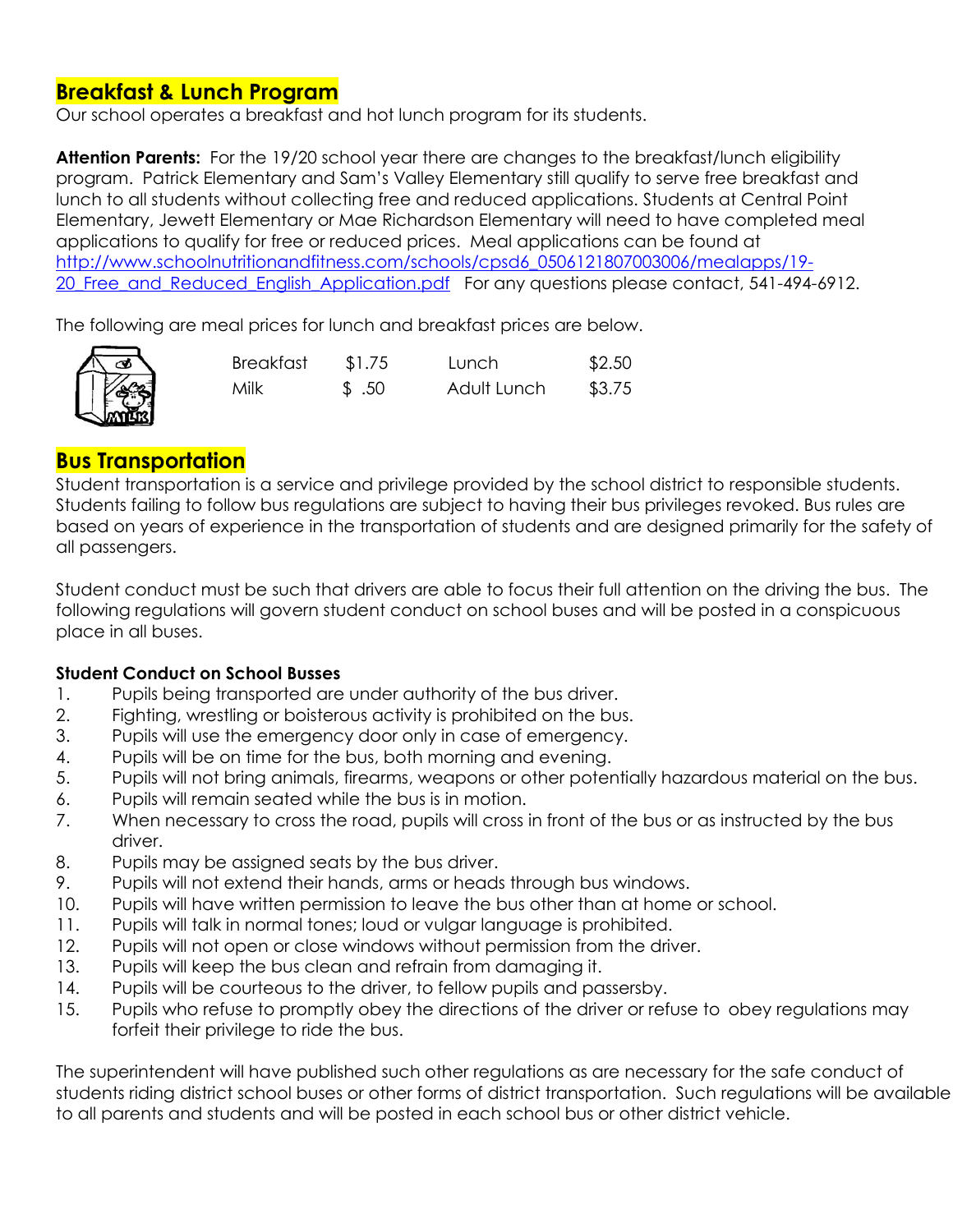A pupil who disobeys rules and regulations set by the Department of Education and Transportation shall be taken to his/her designated stop, let off the bus and advised that he/she will receive a citation and that the student will not be permitted back on the district school bus until the citation is returned to the bus driver signed by a parent or guardian and the school principal after due process meeting with the student.

The first citation may result in a reprimand from the school. The second citation may result in a reprimand and loss of bus riding privileges for an undetermined amount of time. The third citation may result in loss of bus riding privileges for the remainder of the school year. In all cases, students will be provided the basic due process rights as detailed by the state law, the school board suspension and expulsion policies and administrative procedures.

The foregoing procedures are not deemed to be exclusive, however, and in the event the student behavior is deemed serious, the student may be subject to suspension and/or expulsion in accord with the district procedures.

# **Class Parties and Treats**

Home birthday party invitations need to be mailed or telephoned from home. Hurt feelings occur when invitations are delivered at school. School treats for birthdays are permitted after making arrangements with your child's teacher. Please make sure to check with your child's teacher concerning specific allergies. Due to the risk of infection of various pathogens from cross contamination, Central Point Schools require that parents provide **only** store bought and unopened treats for sharing in classrooms.

Please help us promote responsible health styles by providing high nutrition, low sugar, low salt, and low fat treats. In lieu of classroom treats, you might consider giving a new book to the class *(or library)* in your child's name.

The office **will not** deliver **flowers, balloons or gifts** to classrooms during the day for their students. Deliveries will be held in the office until the end of the day. These items are not allowed on the school busses and often are disruptive to the children's learning environment.

# **District and State Assessments**

The district's assessment program shall be designed for the purpose of determining district and school program improvement and individual student needs including the requirements of the Oregon Administrative Rules. Assessments shall be used to measure the academic content standards and Essential Skills and to identify students who meet or exceed the performance standards and Essential Skills adopted by the State Board of Education.

Students may opt-out of the statewide summative assessments as provided by state law. The district shall provide the required notice and necessary forms for opting-out of the statewide assessments to the student. The district shall provide supervised study time for students who are excused from participating in the assessment.

## **Emergency Drills (Fire, Earthquake, Crisis/Lockdown)**

Instruction on fire, earthquake, safety threats dangers and drills for students shall be conducted for at least 30 minutes each school month.

At least one fire drill, which include routes and methods of exiting the school building, will be conducted each month for students in grades K-12. At least one fire drill will be conducted within the first 10 days of the school year.

At least two drills on earthquakes and two drills for safety threats for students will be conducted each year for students in grades K-12. Drills and instruction on safety threats shall include procedures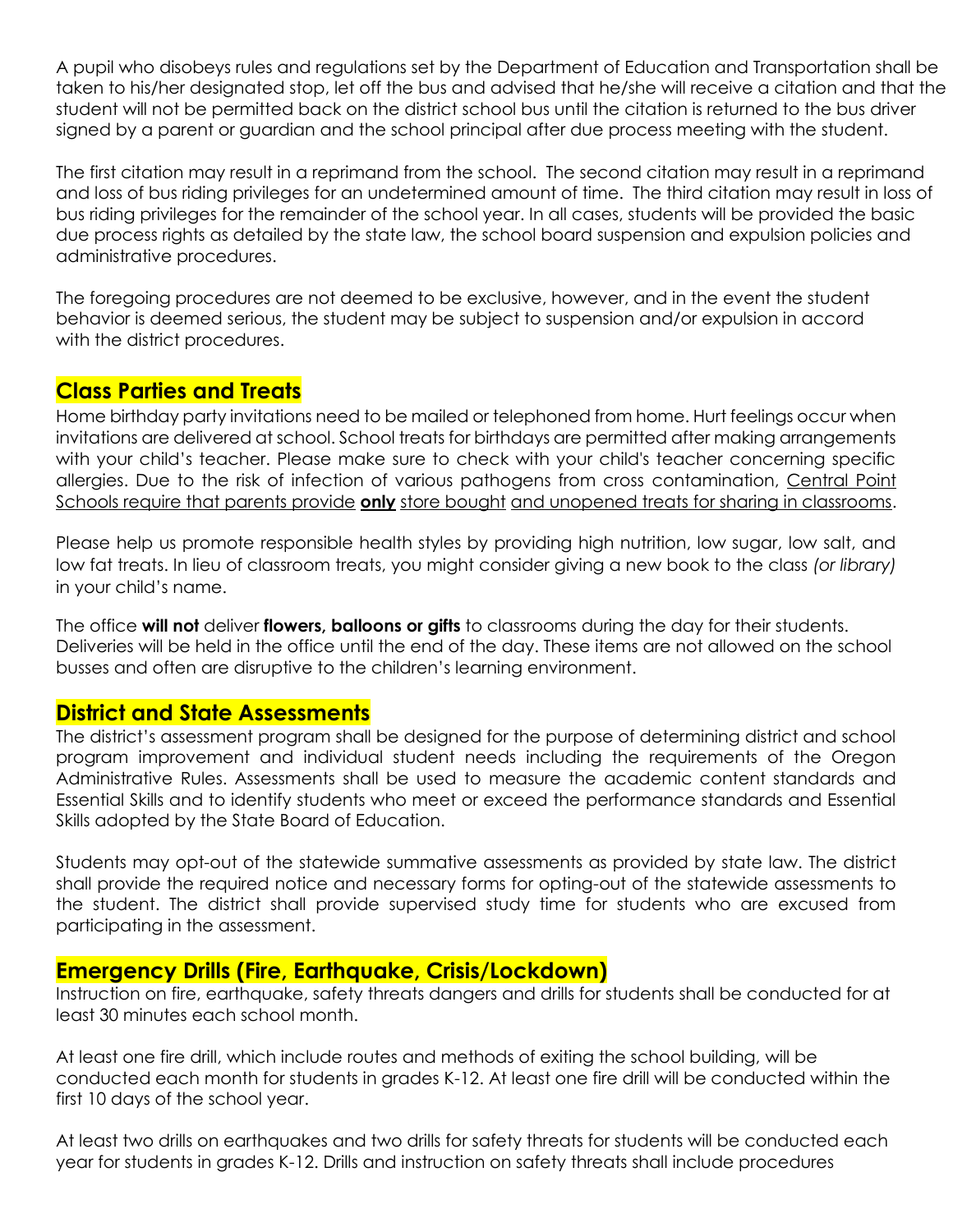related to lockdown, lockout, shelter in place and evacuation and other actions to take when there is a threat to safety. A map/diagram of the fire escape route is posted near all classroom doorways and reviewed with students. When the fire alarm is sounded, students must follow the direction of staff quickly, quietly and in an orderly fashion.

# **Field Trips**

All field trips are an extension of your student's learning process, therefore classroom attendance and completed assignments are necessary before participation on any field trip. Students will only be allowed to participate in school-sponsored activities and trips upon returning a permission form completed and signed by their parent/guardian. If a student does not return a permission form to his/her teacher by the designated due date, the student **will not** be allowed to participate.

Field trips may be scheduled for educational, cultural or other extracurricular purposes. All students are considered to be "in school" while participating in district-sponsored field trips. This means students are subject to the school's student conduct rules, applicable Board policy and such other rules as may be deemed appropriate by the field trip supervisor.

# **Field Trip Chaperones**

All persons chaperoning a field trip must have a valid Criminal History Verification on file with Central Point School District one week prior to the field trip. **Siblings are not allowed to attend field trips with adult chaperones.**

# **Home and School Communication**

## **\*\*Messages From Home**

If an **emergency** arises during the day, parents should phone the office early enough to assure delivery of a message before the end of the school day. Due to the nature of school dismissal and end of day procedures, we cannot guarantee that messages left for your child later than one hour prior to dismissal will be received.

#### **\*\*Reporting Student Progress**

Central Point School District provides continuous assessment and evaluation of student learning. Teachers utilize student work samples and provide progress reports to parents. Parent/Teacher conferences are regularly scheduled with additional conferencing upon request.

> October – Goal Setting Conference November – Report Cards March – Limited Parent Conferences June - Report Cards

#### **\*\*School Newsletter**

School newsletters are sent home to inform parents of school happenings. They include information about students and programs. A calendar of upcoming events is always included. Please watch for this newsletter once a month.

#### **\*\*School Telephone Use**

The school phone is a business phone. Except in case of emergency, please DO NOT call or text students or teachers during class instruction. Children must have office permission to make calls. They are NOT to arrange for parties or to secure permission to visit another child after school. Notes should be used for this purpose. Except in an emergency, we ask parents NOT to call to tell a child to go elsewhere after school or ride a different bus. This causes anxiety in many children.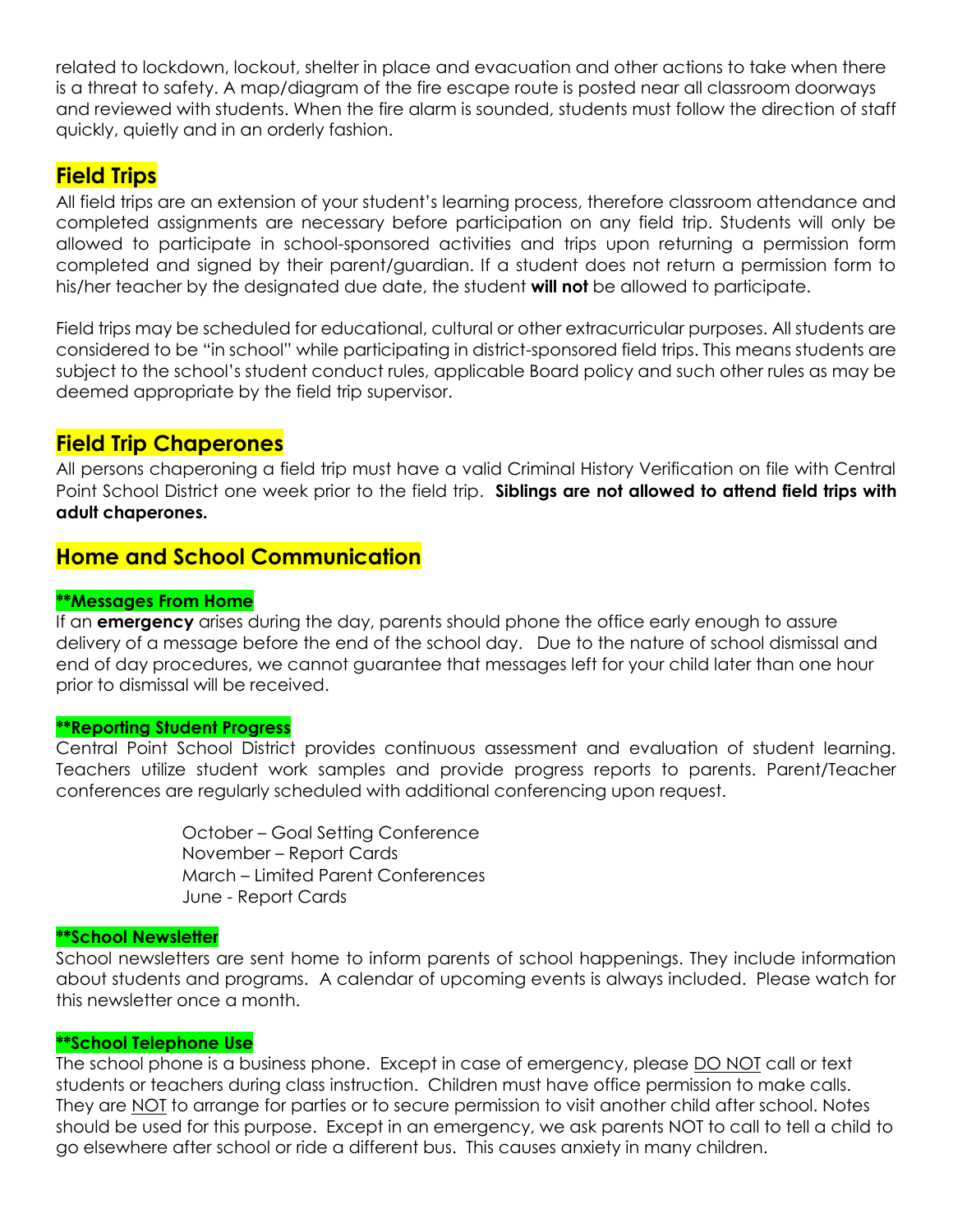# **Health & Medication**

#### **\*\*Communicable Diseases & Illness**

Students who are sick should stay home from school. Generally if they are vomiting or running a temperature, they need to stay home. If you know your child has a communicable disease, like chicken pox, it is very helpful if you let the school know. We can then send a letter to the families in the same classroom alerting them to the exposure. Students who are running a fever will be sent home. Due to limited space, our small health room cannot have children with fevers staying for extended time during the day.

#### **\*\*Emergency Medical Treatment**

A student who becomes ill or is injured at school must notify their teacher or another staff member as soon as possible. In the case of a serious illness or injury, the school shall attempt to notify parents according to information provided on emergency forms submitted by parents. Parents are encouraged to update this information as often as necessary.

If the student is too ill to remain in school, the student will be released to the student's parents or to another person as directed by parents on the student's emergency form.

School staff may administer emergency or minor first aid, if possible. The school will contact emergency medical personnel, if necessary, and will attempt to notify the student's parents whenever the student has been transported for treatment.

#### **\*\*Head Lice:**

Head Lice is a common condition found often in elementary schools. It is not an indication of socioeconomic status or level of cleanliness. Eliminating head lice is a multi-step process that must be followed and must be repeated over time (approx. 3 weeks). *Head Lice is not considered a Communicable Disease by the Health Department and the American Pediatric Association and does not require exclusion from school.* 

There is no way of knowing if nits will hatch into live bugs, therefore we only deal with live bugs. We do **not** do all school head checks. If a parent calls school to say their child may have head lice, we will offer to check their child or show them how to check. We will also offer to check their siblings that attend our school. We will **not** check other students in their classrooms or friends.

A student with a suspected case of head lice may be referred to designated trained staff for a screening. The screening will be done in a confidential manner by trained personnel. School personnel will notify the parent or guardian of a student found with head lice and provide information on appropriate treatment. The student will be allowed to remain in school.

#### **More Information on Head Lice**

**CAUSATIVE AGENT:** Lice are wingless crawling insects. Their color varies from translucent to black. Their eggs, called nits, are laid on the hair shaft anywhere on the head.

**SIGNS AND** Sometimes there is redness and/or itching behind and

**SYMPTOMS:** around the ears and at the nape of the neck.

**INCUBATION** Lice hatch in 8-10 days. Without human blood a louse

**PERIOD:** will die within 4-5 days.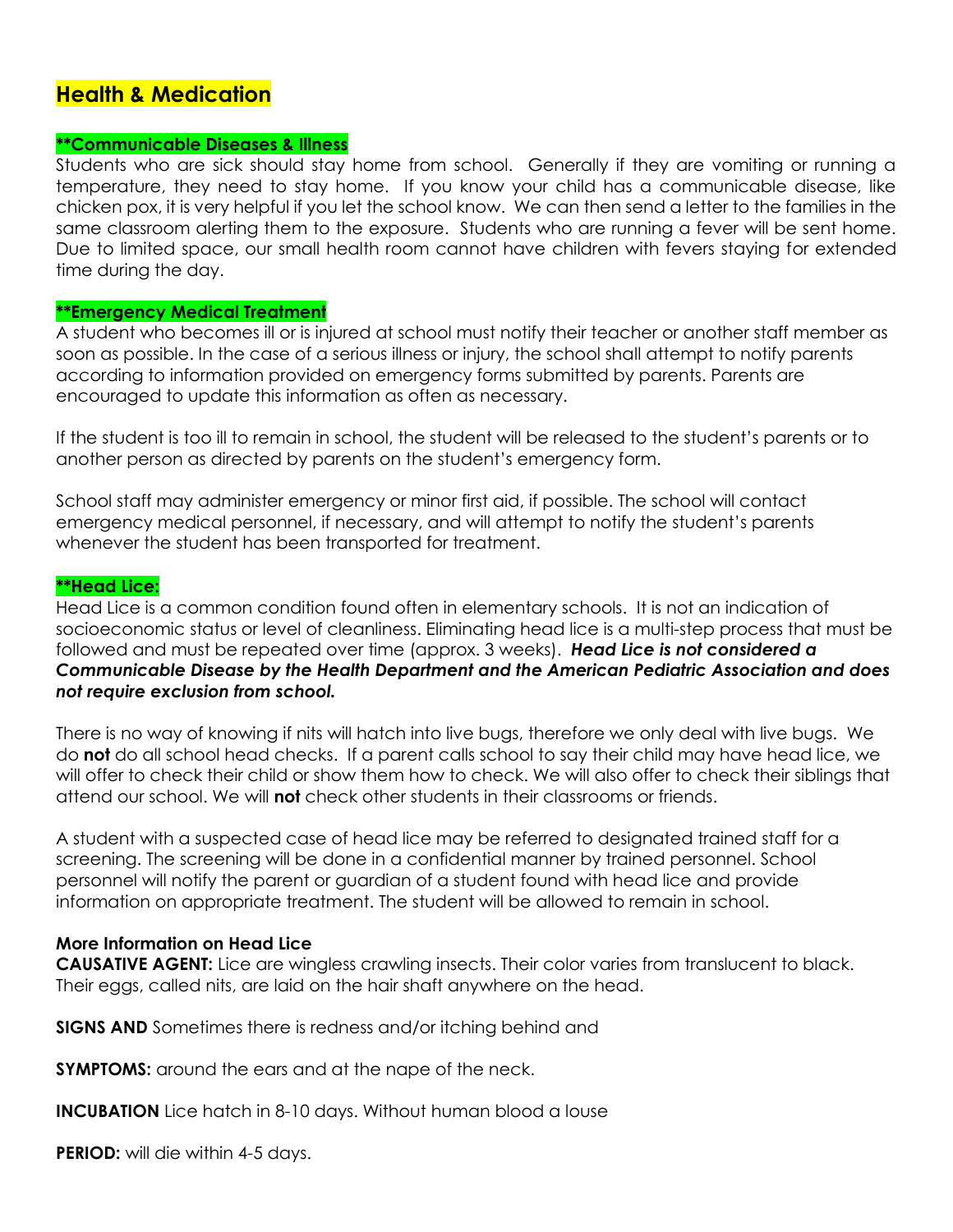## **METHOD OF** Head lice live only on humans. They are spread by close

**TRANSMISSION:** contact with an infested individual. Contaminated objects may also transmit head lice, combs, hats, helmets, towels, bedding, clothing and costumes. Teach your child not to share personal items.

**TREATMENT:** For effective treatment guidelines, please see all head lice documentation in the Communicable Disease database.

For more information, contact your health care provider, your School Nurse, the Jackson County Health Department or: [http://www.cdc.gov/parasites/lice/head/gen\\_info/faqs.html](http://www.cdc.gov/parasites/lice/head/gen_info/faqs.html)

## **\*\*Human Sexuality, AIDS/HIV and Sexually Transmitted Disease Instruction**

An age-appropriate plan of instruction about Human Sexuality, AIDS, HIV and Sexually Transmitted Diseases has been included as an integral part of the district's health curriculum. The plan of instruction will include age-appropriate child sexual abuse prevention instruction for students in kindergarten through grade 12. Any parent may request that their student be excused from that portion of the instructional program required by Oregon law by contacting the principal for additional information and procedures.

## **\*\*Immunizations ,Vision & Dental Screenings**

## **Immunizations**

A student must be fully immunized against certain diseases or must present a certificate or statement that, for religious, philosophical beliefs and/or medical exemption, the student should not be immunized. Proof of immunization may be personal records from a licensed physician or public health clinic.

## **The 2019-2020 school exclusion date February 19, 2020.**

Any student not in compliance with Oregon statutes and rules related to immunization may be excluded from school until such time as they have met immunization requirements. The student's parent or guardian will be notified of the reason for this exclusion. A hearing will be afforded upon request.

## **Vision Screening**

The parent or guardian of a student who is 7 years of age or younger and is beginning an education program with the district for the first time shall, within 120 days of beginning the education program, submit a certification that the student has received:

- 1. A vision screening or eye examination; and
- 2. Any further examination, treatments or assistance necessary.

The certification is not required if the parent or guardian provides a statement to the district that:

1. The student submitted a certification to a prior education provider; or

2. The vision screening or eye examination is contrary to the religious beliefs of the student or the parent or guardian of the student.

## **Dental Screening**

The parent or guardian of a student who is 7 years of age or younger and is beginning an education program with the district for the first time shall, within 120 days of beginning the education program, submit a certification that the student has, received a dental screening within the previous 12 months.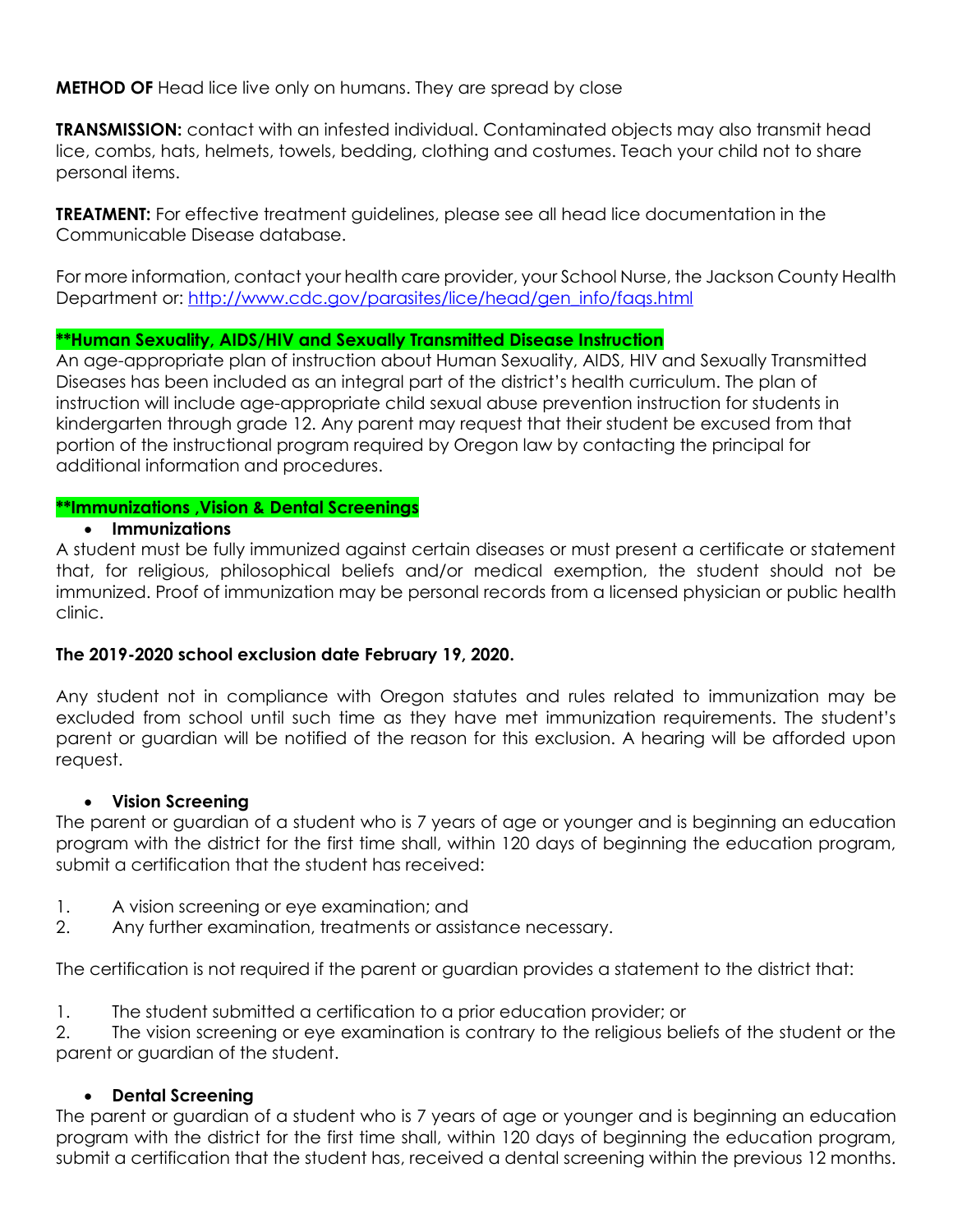The certification is not required if the parent or guardian provides a statement to the district that:

1. The student submitted a certification to a prior education provider;

2. The dental screening is contrary to the religious beliefs of the student or the parent or guardian of the student; or

3. The dental screening is a burden, as defined by the State Board of Education, for the student or the parent or guardian of the student.

#### **\*\*School Insurance**

The District does not provide medical insurance to cover student injuries, which may occur on the school ground and in the building. Parents have the option of purchasing student insurance for a reasonable cost as protection against such accidents. Detailed information can be found in the packet provided at registration or in our school office. At the beginning of the school year, the district will make available to students and parents a low-cost student accident insurance program. Parents are responsible for paying premiums (if coverage is desired) and for submitting claims through the district office. The district shall not be responsible for costs of treating injuries or assume liability for any other costs associated with an injury.

Before participating in a school-sponsored trip outside the district or in school-sponsored athletics, students and parents must have: (1) purchased the student accident insurance; (2) shown proof of insurance; or (3) signed a form rejecting the insurance offer.

#### **\*\*Student Medication**

If your child needs to take medication at school, you need to discuss the matter with the school secretary. ALL medication is stored in a locked cabinet and distributed by the school office. School personnel may NOT dispense or administer medication of ANY kind to a student without written instructions and a signed request from the parent or physician. Medication MUST be in its original container. **Medication is to be brought to the school office by the parent or guardian (students should not be bringing transporting own medication to our from school.)** You will be asked to fill out a form with all the information needed to accurately administer the medication. Your cooperation in this important matter is appreciated.

Request and parental permission for the district to administer prescription or nonprescription medication shall be made in writing by the parent or student, if the student is allowed to seek medical care without parental consent pursuant to ORS 109.610, 109.640 or 109.675.

Written instructions of the prescriber are required for all requests to administer prescription medication. Such instructions must include the following information: name of the student, name of the medication, dosage, method of administration, frequency of administration, any other special instructions and the signature of the prescriber. A prescription label prepared by a pharmacist at the direction of a prescriber meets the requirements for written instructions from the prescriber, if the information above is included.

Written instructions, which include the information above and the reason that the medication is necessary for the student to remain in school, are required for all requests to administer nonprescription medication.

All medication to be administered by the district is to be brought to school in its original container. Medication not picked up by the parent within five school days of the end of the medication period or at the end of the school year, whichever occurs first, will be disposed of by the district.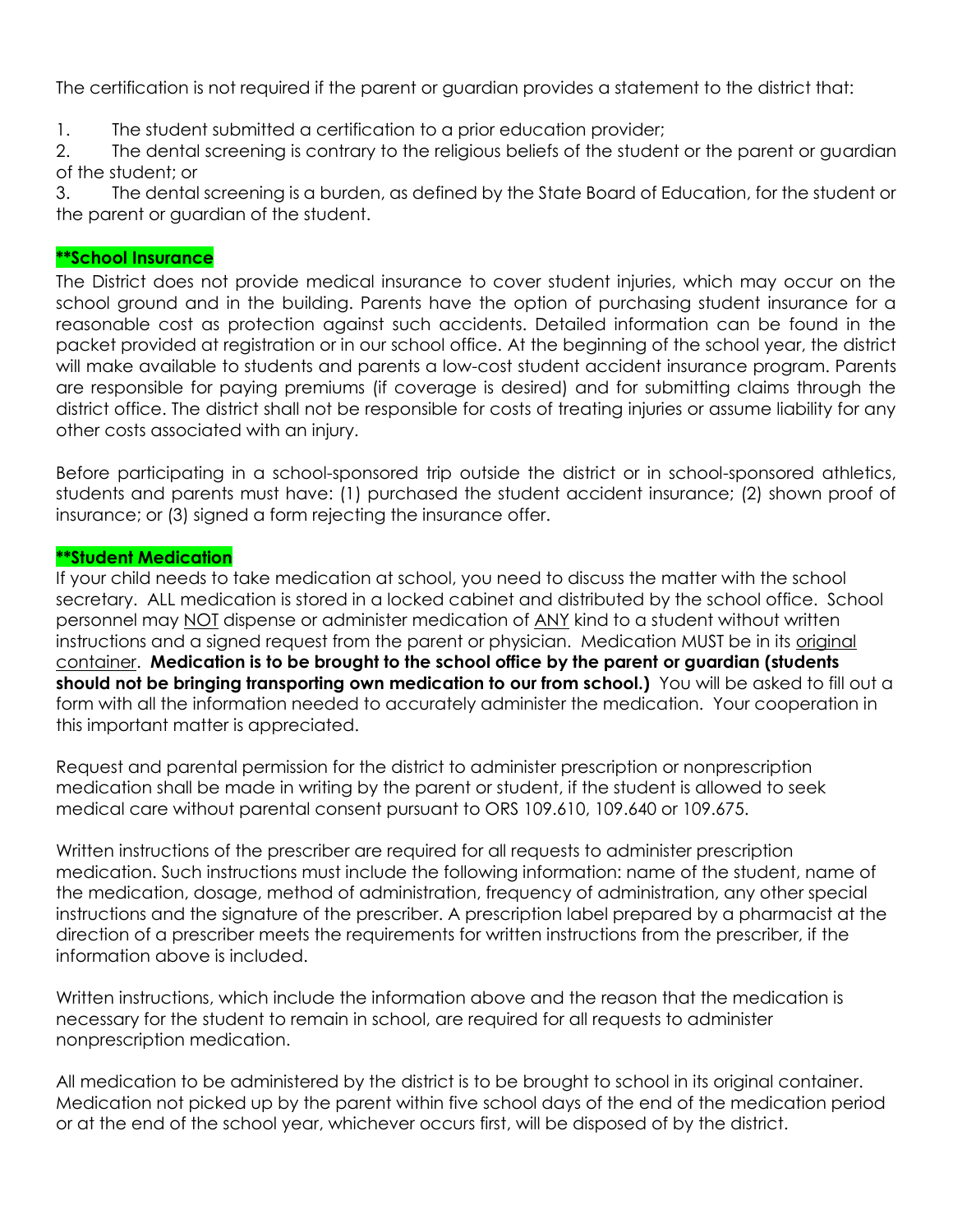#### **\*\*Wellness Instruction & Physical Activity**

Students may be encouraged or required to participate in physical activity or receive instruction on nutrition or maintaining healthy lifestyles.

# **Homework Policy**

The teachers of our elementary schools recognize the benefits of purposeful homework. We believe students who consistently complete homework assignments are more likely to experience academic success and enjoy greater self-esteem.

Purpose: Homework is assigned to provide students an opportunity to practice independently what has been presented in class, to improve the learning processes, to aid in the mastery of skills and to create and stimulate interest. Whatever the task, the experience is intended to be complementary to the classroom process.

Frequency: You student may be assigned homework. The amount of work and the length of the study period will vary among grade levels and teachers.

Parent Expectations: Parents are expected to provide a quiet environment for study, give support and help when necessary, and praise their children for completion of their work. We suggest that a regular work time be scheduled each weeknight for studying. This may include work assigned by teachers. If no homework is assigned, children may spend this time reading for enjoyment, listening to stories read by other family members, or practicing other skills.

Student Expectations: Students will complete their work to the best of their abilities. Work will be completed in a neat, legible manner. Homework will be turned in on time.

Teacher Expectations: Teachers will notify parents when students are significantly behind in their homework assignments.

## **Items From Home**

Students are not to bring items to school that are unsafe such as knives, ammunition, old shell casings or weapons of any kind. Toy weapons are NOT allowed.

**\*\*Cell Phones:** We realize some parents rely on their students having a cell phone for communication purposes. Students may use their cell phones to notify their parents of arrival at school or dismissal from school. During the school day (7:45 to 2:25) student cell phones must be turned off and stored to limit distraction from the instructional setting and avoid possible miscommunication. If you need to contact your child during the school day, we ask that you call the front office. This helps us establish clear communication with your student and limits distraction in the classroom.

**\*\*Electronic Devices:** In special cases, electronic devices that are utilized for academic projects or performances, field trips, or after school programs will be permitted upon teacher approval. In those cases, the device must be stored and not in use outside of the time scheduled for the project, demonstration, performance or activity.

Devices which have the capability to take photographs or record video or audio shall not be used for such purposes while on district property or while a student is engaged in sponsored activities, unless expressly authorized in advance by the district administrator.

Technology Use Policy: Users who violate technology guidelines will be subject to discipline according to the campus discipline plan, the Student Code of Conduct and other district policies. When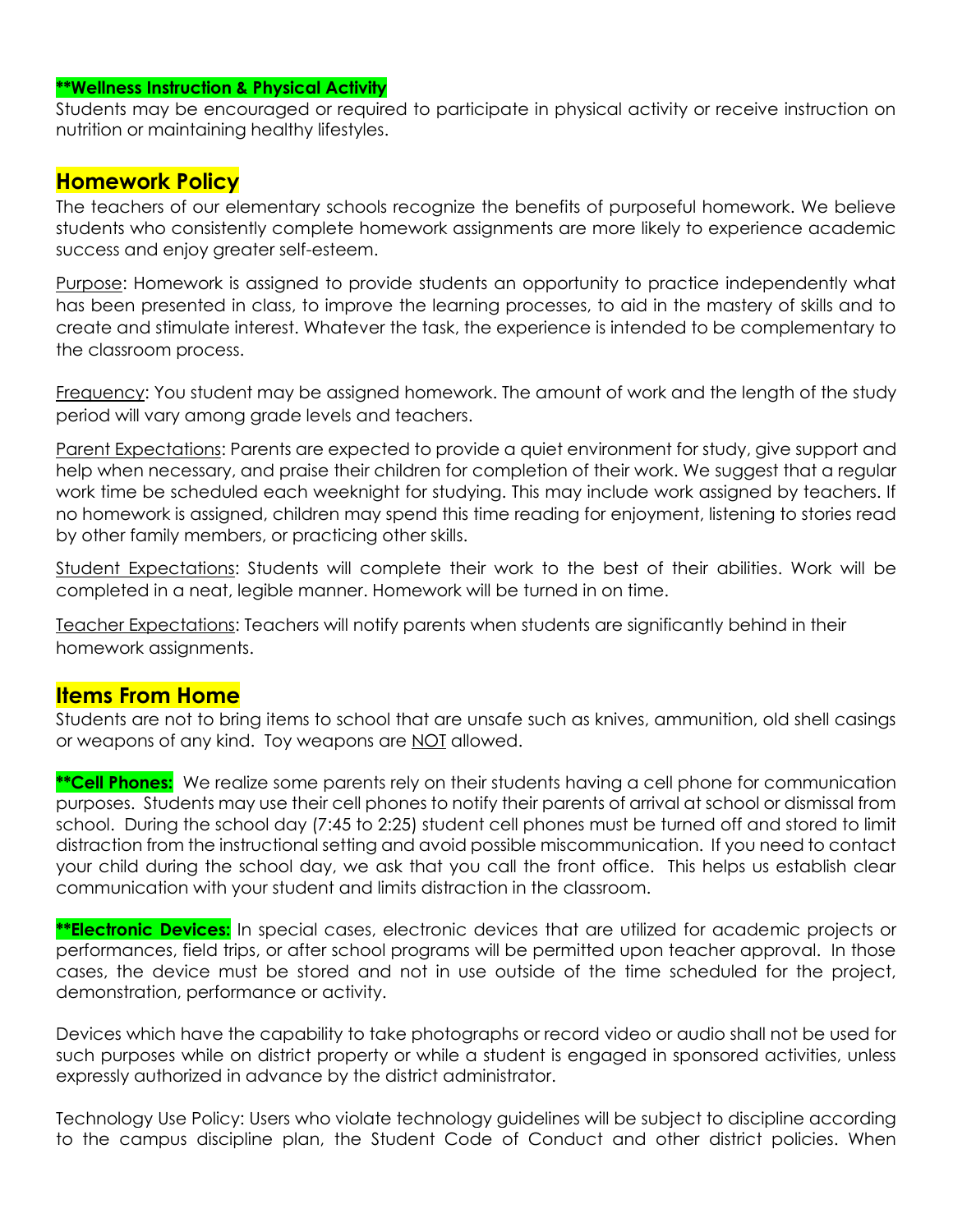applicable, Federal, State, and Local law enforcement agencies may be involved when infraction is in violation of the laws governing computer use.

**\*\*Live animals:** With the exception of service animals, of any kind are not allowed at school without permission from the classroom teacher and school principal. Live animals are NOT allowed on school buses. This is a State regulation.

**\*\*Toys:** Toys are not allowed at school, unless previously arranged with classroom teacher. Exceptions during marble season, approved school sponsored activities or show and tell (with teacher permission). Any toys received as a PBiS incentive or classroom prize must immediately be placed in student backpack to take home.

## **Students are NOT allowed to sell unauthorized items at school.**

## **Please note: The school is not responsible for lost or stolen devices. However, we will take reasonable measures to recover lost or stolen items.**

# **Lockers**

Lockers and other district storage areas provided for student use remain under the jurisdiction of the district even when assigned to an individual student. Lockers may be routinely inspected without prior notice to ensure no item which is prohibited on district premises is present; maintenance of proper sanitation, mechanical condition and safety; and to reclaim district property including instructional materials.

A student has full responsibility for the security of the locker and is responsible for making certain it is locked and that the combination is not available to others. Valuables should never be stored in the student's locker. The district will not be responsible for the loss of, or damage to, personal property.

# **Lost and Found**

Your child's name should be clearly marked on all articles of clothing and personal items brought to school. Any items found should be taken to the appropriate destination. Any articles found in the school or on district grounds should be turned in to the school office. Unclaimed articles will be disposed of at the end of each grading period.

Loss or suspected theft of personal or district property should be reported to the school office. The district will not be responsible for the loss of, of damage to, personal property.

# **Notifications**

## **\*\*Asbestos**

Jackson County School District 6 has a copy of the Asbestos AHERA Management Plan. The district has complied with the Asbestos Hazard Emergency Response Act (AHERA) by having its buildings inspected by accredited inspectors and the development of a management plan for the control of this substance.The management plan is available for public inspection in the district office.

Dale Giovanetti, District Maintenance Supervisor, serves as the district's asbestos program manager and may be reached for additional information at 541-494-6921.

#### **\*\*Clean Air**

The Central Point School District is a tobacco related-free environment. No person shall use tobacco related products in any form or smoke on district property. This includes the use of e-cigarettes on campus.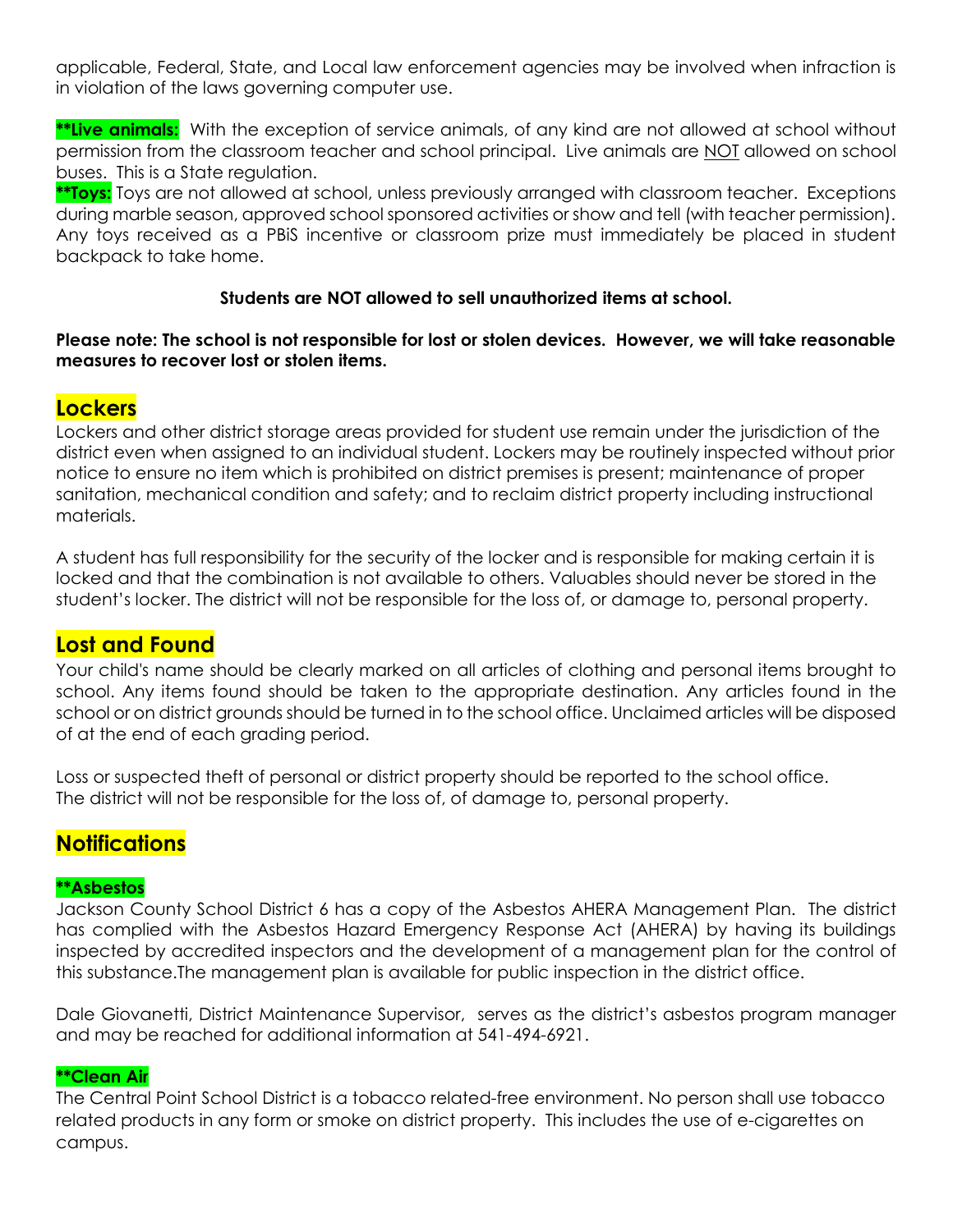## **\*\*Student Rights Notification**

School districts are required to provide parents and students 18 years of age, with a written notification of their rights according to federal regulations. The Family Educational Rights and Privacy Act (FERPA) and the Protection of Pupil Rights Amendment (PPRA) are incorporated into the Central Point School District Board policies.

FERPA is a Federal law that protects the privacy of student's education records. FERPA gives parents certain rights with respect to their child's educational records. FERPA also requires school districts to disclose directory information contained in student records which is not generally considered harmful if released to outside organizations.

Notification of these rights is detailed in our school newsletters and a copy can be found at our district office. If you have a question, please contact the school district office at 541-494-6200 or your student's principal. These documents and resource links are available on the school district website at [www.district6.org](http://www.district6.org/)

Among these student rights and responsibilities are the following:

- 1. Civil rights including the right to equal educational opportunity and freedom from discrimination, the responsibility not to discriminate against others;
- 2. The right to attend free public schools, the responsibility to attend school regularly and to observe school rules essential for permitting others to learn at school;
- 3. The right to due process of law with respect to suspension, expulsion and decisions which the student believes injure their rights;
- 4. The right to free inquiry and expression, the responsibility to observe reasonable rules regarding these rights;
- 5. The right to assemble informally, the responsibility to not disrupt the orderly operation of the educational process, nor infringe upon the rights of others;
- 6. The right to privacy, which includes privacy in respect to the student's education records;
- 7. The right to know the behavior standards expected, the responsibility to know the consequences of misbehavior.

## **\*\*Parent Rights**

Parents of students may inspect any survey created by a third party before the survey is administered or distributed by the school to students. Parents may also inspect any survey administered or distributed by the district or school containing one or more of the following items:

- 1. Political affiliations or beliefs of the student or the student's parent;
- 2. Mental or psychological problems of the student or the student's parent;
- 3. Sex behavior or attitudes;
- 4. Illegal, anti-social, self-incriminating or demeaning behavior;
- 5. Critical appraisals of other individuals with whom respondents have close family relationships;
- 6. Legally-recognized privileged or analogous relationships such as those of lawyers, physicians or ministers;
- 7. Religious practices, affiliations or beliefs of the student or the student's parents;
- 8. Income, other than that required by law to determine eligibility for participation in a program or for receiving financial assistance.

A student's personal information (e.g., name, address, telephone number, social security number) will not be collected, disclosed or used for the purpose of marketing or for selling that information without prior notification, an opportunity to inspect any instrument used to collect such information and permission of the student's parent(s) or the student, if age 18 or older.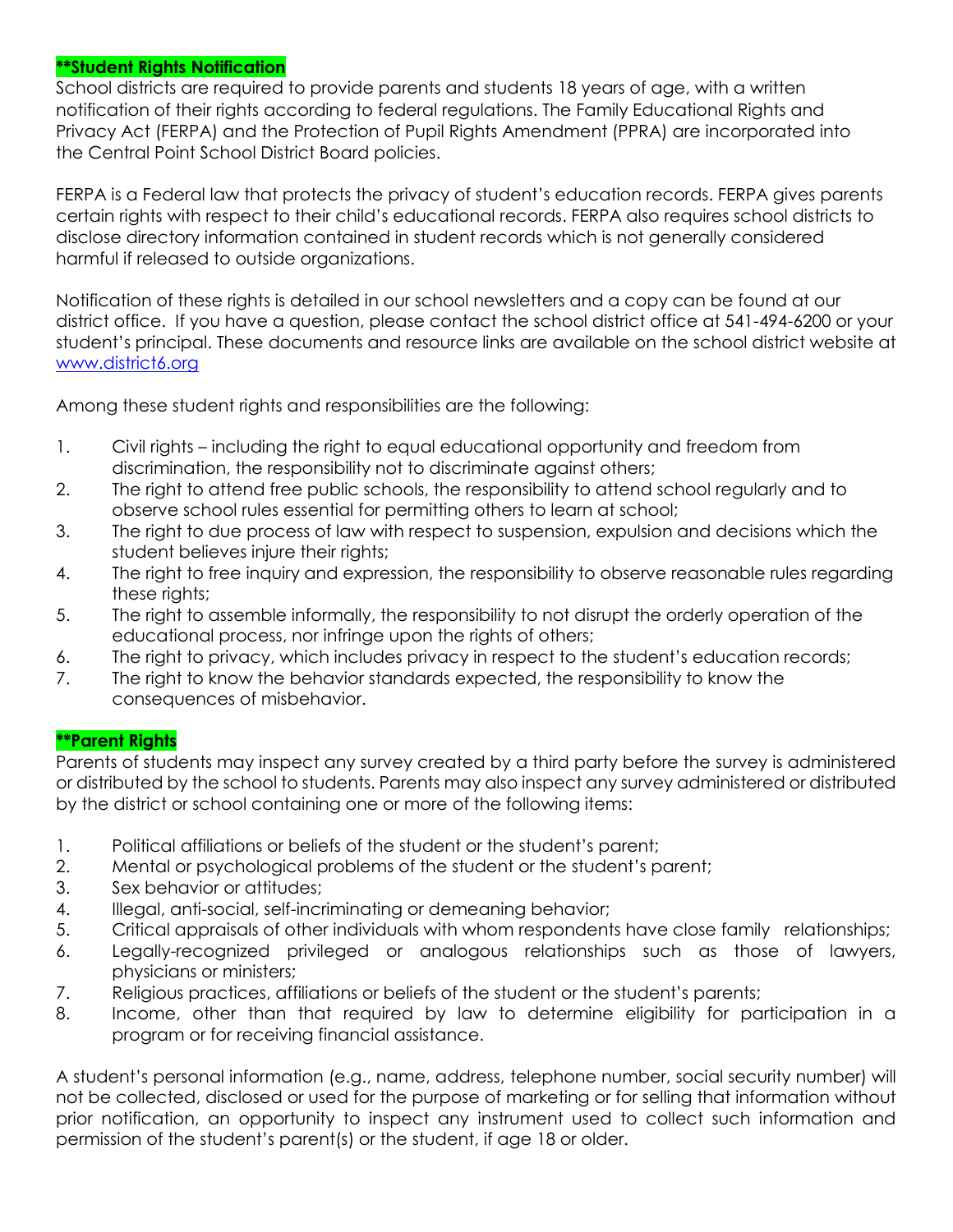Instructional materials used as part of the school's curriculum may also be reviewed by the student's parent(s).

Requests to review materials or to excuse students from participation in these activities, including any nonemergency, invasive physical examination or screenings administered by the school and not otherwise permitted or required by state law should be directed to the office during regular school hours.

# **Parent Involvement**

Parents and family are a child's first and most important teachers. We need and value your partnership. To best encourage your child's learning and to help them be the most successful in school, we recommend to following:

- 1. Encourage your child to go to school EVERY day.
- 2. Talk to your child about their school day and what they learned.
- 3. Be involved in your child's education. Get to know their teacher, the staff and the principal. Participate in school activities.
- 4. Spend 15 30 minutes a day reading with your children.
- 5. Set a reasonably early bedtime.
- 6. Set up a regular, quiet time and place for kids to study.
- 7. Try to limit television, movies and video games on weekdays.

Education succeeds best when there is a strong partnership between home and school. As a partnership thrives on communication, the district asks parents to:

- 1. Encourage their students to put a high priority on their education and to commit themselves to making the most of the educational opportunities the district provides;
- 2. Keep informed on district activities and issues. The school newsletter, "Back to School" nights, learning exhibitions and student performances are all great ways to stay informed.
- 3. Become a district volunteer. For further information contact the building principal.
- 4. Participate in district parent organizations. The activities are varied, ranging from graduation activities to the building's site council, with its emphasis on instructional improvement.

# **Parent-Teacher Organization**

Each of our elementary schools has a Parent Teacher Organization that meets throughout the year. It has sponsored many school functions and fundraisers to help with playground equipment, computers and needed school support, supplies and equipment. Watch for meeting dates and become an active member in this very important group. Your involvement is important!

# **Recess**

Recesses are a privilege and occur during the school day to provide students with breaks from their lessons. Whenever weather allows, we spend this time out-of-doors. Please be sure that your children wear **appropriate clothing and footwear** for the weather. Children may be required to miss recess to complete work*,* time out or other reasons deemed necessary by the teacher.

# **Recreational Transportation**

Students may not ride bicycles, skateboards, scooters, roller blades, hover boards or heelies etc. on school property at any time. If used to transport to/from school, it should be securely locked or secure in designated areas. Students that use this form of transportation must adhere to the laws regarding helmet use.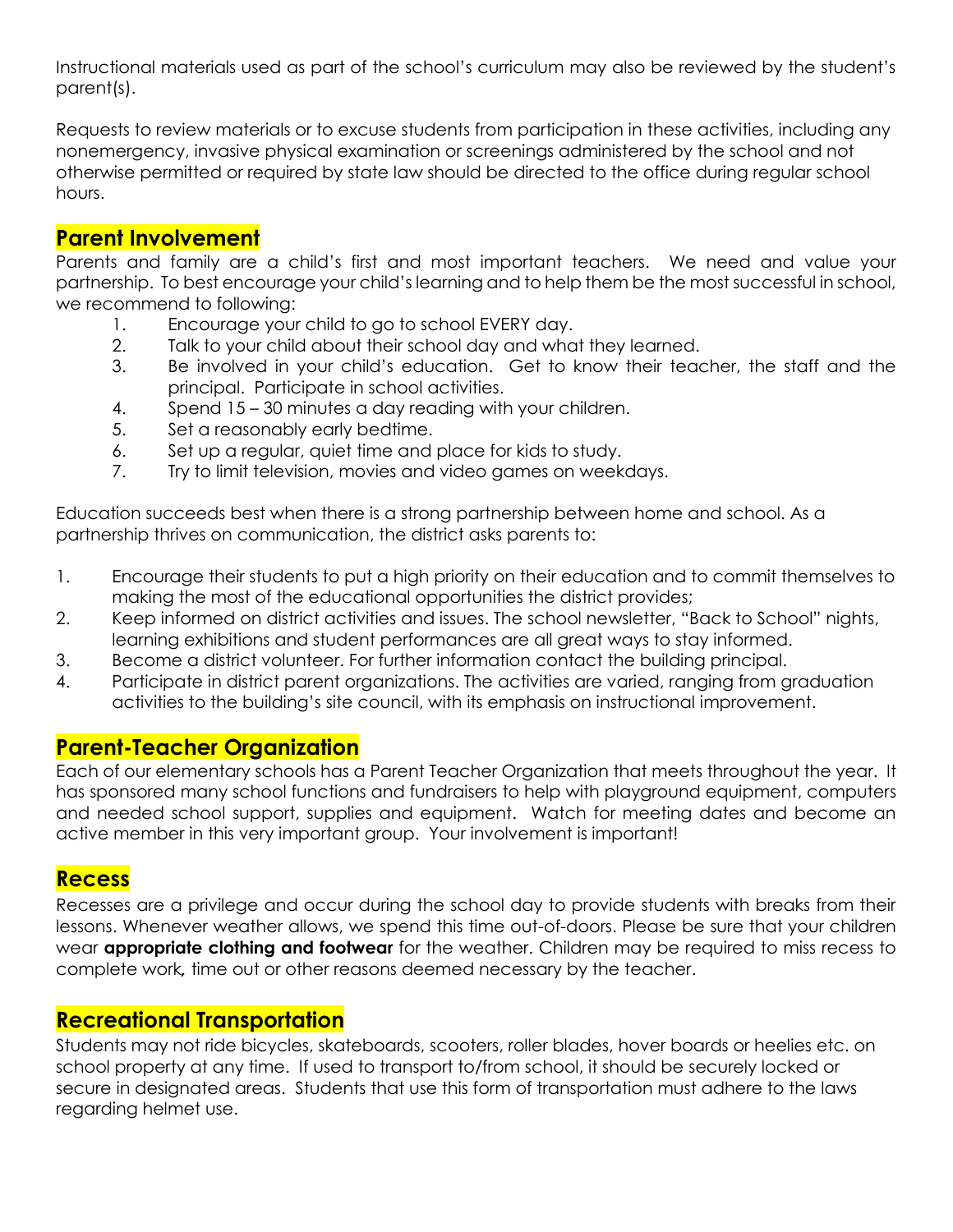# **Special Programs & Services**

Alternative education program options have been established to meet the individual needs of students. These programs will be made available to students who are unable to succeed in a regular program. A parent(s) of any student receiving regular education, Section 504 of the Rehabilitation Act of 1973 or Individuals with Disabilities Education Act (IDEA) services must provide notice to the district at the last individualized education program (IEP) meeting prior to obtaining private services or in writing at least 10 business days prior to obtaining such services. The notice must include the parent's intent to obtain private services, the parent's rejection of the educational program offered by the district and the parent's request that the private services be funded by the district. Failure to meet these notice requirements may result in a denial of any subsequent reimbursement request.

#### **\*\*ELD Services**

The school provides special programs for bilingual [English language learning] students. A student or parent with questions about these programs should contact the building principal.

#### **\*\*Equal Educational Opportunity**

Every student of the district will be given equal educational opportunities regardless of age, sex, sexual orientation, race, religion, color, national origin, disability, marital status, linguistic background, culture, capability or geographic location.

Further, no student will be excluded from participating in, denied the benefits of, or subjected to discrimination under any educational program or activity conducted by the district. The district will treat its students without discrimination on the basis of sex as this pertains to course offerings, athletics, counseling, employment assistance and extracurricular activities.

#### **\*\*LaClinica School Health & Counseling Services**

A school based nurse and counselor is available to assist students with a wide range of personal concerns, including such areas as social, family, emotional, academic, drug, alcohol or tobacco dependency. The counselor may also make available information about community resources to address personal concerns.

#### **\*\*McKinney Vento Homeless Act**

The district provides full and equal opportunity to students in homeless situations as required by law, including immediate enrollment. School records, medical records, proof of residence or other documents will not be required as a condition for admission. A homeless student will be admitted, in accordance with the student's best interest, to the student's school of origin or will be enrolled in a district school in the attendance area in which the homeless student is actually living, unless contrary to the request of the parent or unaccompanied student. Transportation to the student's school of origin will be provided in accordance with the McKinney-Vento Homeless Assistance Act.

#### **\*\*Section 504**

Central Point School District provides accommodations and special programs for qualified disabled students. These activities are provided through Section 504 of the Rehabilitation Act of 1973, and the Individuals with Disabilities Education Act. Your child, or a child of your acquaintance, may be eligible for accommodations or special programming. The District maintains assessment resources to determine eligibility for these resources. If you are aware of a child with a potential disability, including children that may require speech and language services, please notify your building principal or Director of Special Programs at 494-6231.

#### **\*\*Title I Services**

The school provides special services for disadvantaged learners. Parents of eligible students are encouraged to become involved in the organized, ongoing planning, review and improvement of the school's Title IA program efforts. Notification will be provided of meetings held to inform parents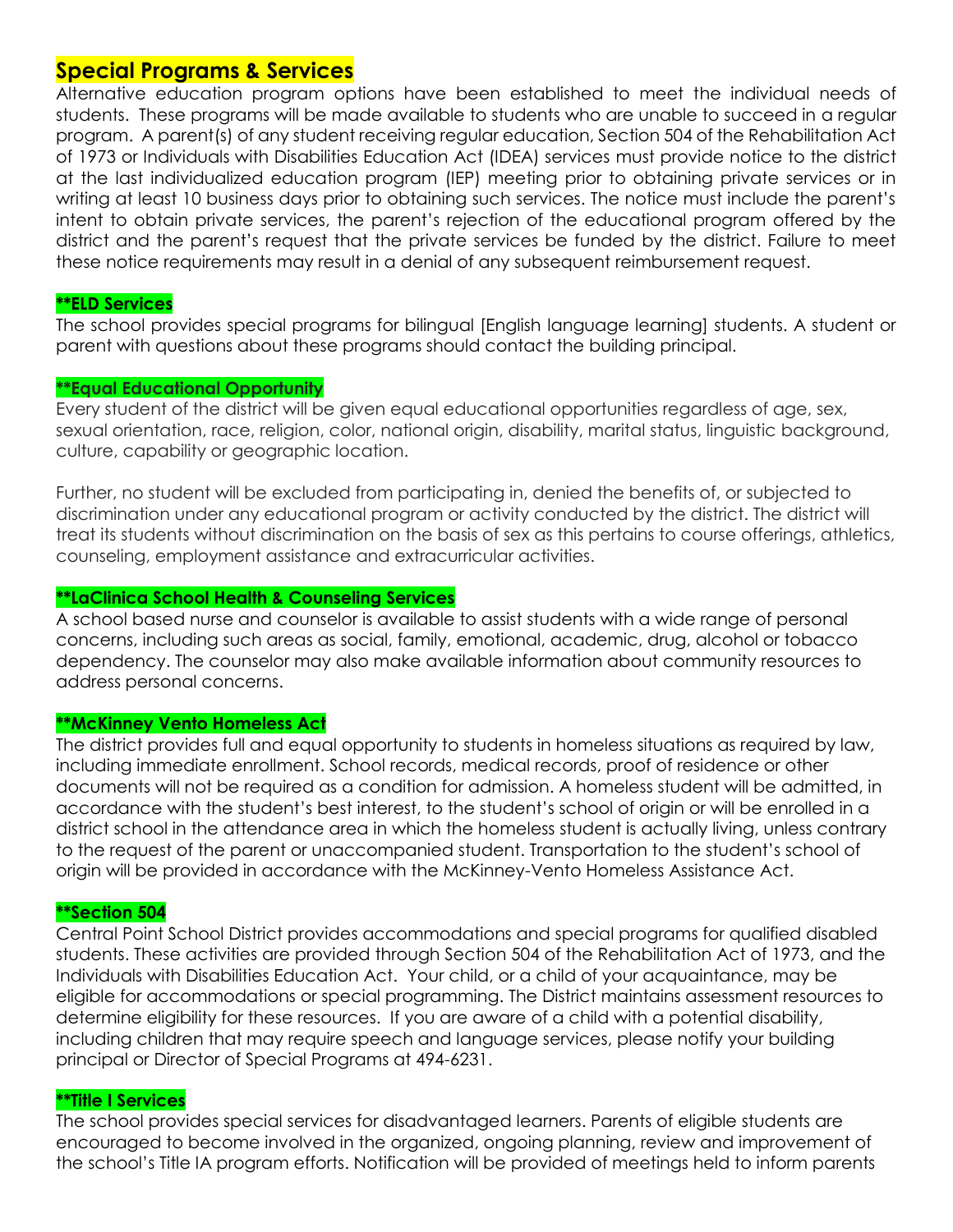of participating students of the school's participation in and requirements of Title IA. Students or parents with questions should contact a building administrator or counselor.

## **\*\*Talented and Gifted Services**

The district serves academically talented and gifted students in grades K-12, including talented and gifted (TAG) student from such special populations as ethnic minorities, the economically disadvantaged, the culturally different, the underachieving gifted and students with disabilities. Students will be identified based on:

- 1. Use of research based best practices to identify talented and gifted students from underrepresented populations such as ethnic minorities, students with disabilities, students who are culturally and/or linguistically diverse or economically disadvantaged;
- 2. Behavioral, learning and/or performance information;
- 3. A nationally standardized mental ability test for assistance in the identification of intellectually gifted students;
- 4. A nationally standardized academic achievement test of reading or mathematics [or a test of total English Language Arts/Literacy or total mathematics on] the Smarter Balanced Assessment for assistance in identifying academically talented students.

Identified student shall score at or above the 97th percentile on one of these tests. Only students who demonstrate the potential to perform at the eligibility criteria, as well as additional students who are talented and gifted, may be identified.

# **Student Behavior**

At Central Point School District, one of our main jobs is to make sure that each student feels safe and secure and has an opportunity to learn and to explore new activities in a setting that is helpful and cooperative. In order to accomplish this, we have established school-wide discipline plans. This plan specifies the rules we expect our students to follow, the consequences they can expect if they don't and the positive rewards and recognition that students will receive for following the rules. The staff will be spending a lot of time explaining and teaching what kids need to know to be successful. School rules are:

- 1. Be Safe
- 2. Be Responsible
- 3. Be Respectful

Students who choose not to follow these rules may receive consequences including a conference with the teacher, loss of free or recess time or a referral to the principal. Students will always have an opportunity to explain their side of the incident, and parents will be informed of the circumstances and consequences. Severe or repeated violations like fighting, vandalism or insubordination may result in much more serious consequences including suspension or expulsion (*zero tolerance behaviors*).

In addition to the school-wide plan, each teacher will be providing parents with a copy of the guidelines that are specific to their classroom. During our Parent Night you will have an opportunity to ask questions and discuss these procedures with your child's teacher. You may also contact the teacher and/or principal if you have specific questions or concerns.

#### **\*\*Academic Integrity**

Students are expected to put forth their best effort on tests and assignments. Assisting others is prohibited when it would constitute academic dishonesty. Academic dishonesty includes, but is not limited to, using or sharing prohibited study aides or other written materials on tests and assignments; sharing, collaborating or communicating with others on tests or assignments, before or during tests or assignments in violation of directions by the class instructor and knowingly sharing false information or knowingly misleading another to reach a false answer or conclusion.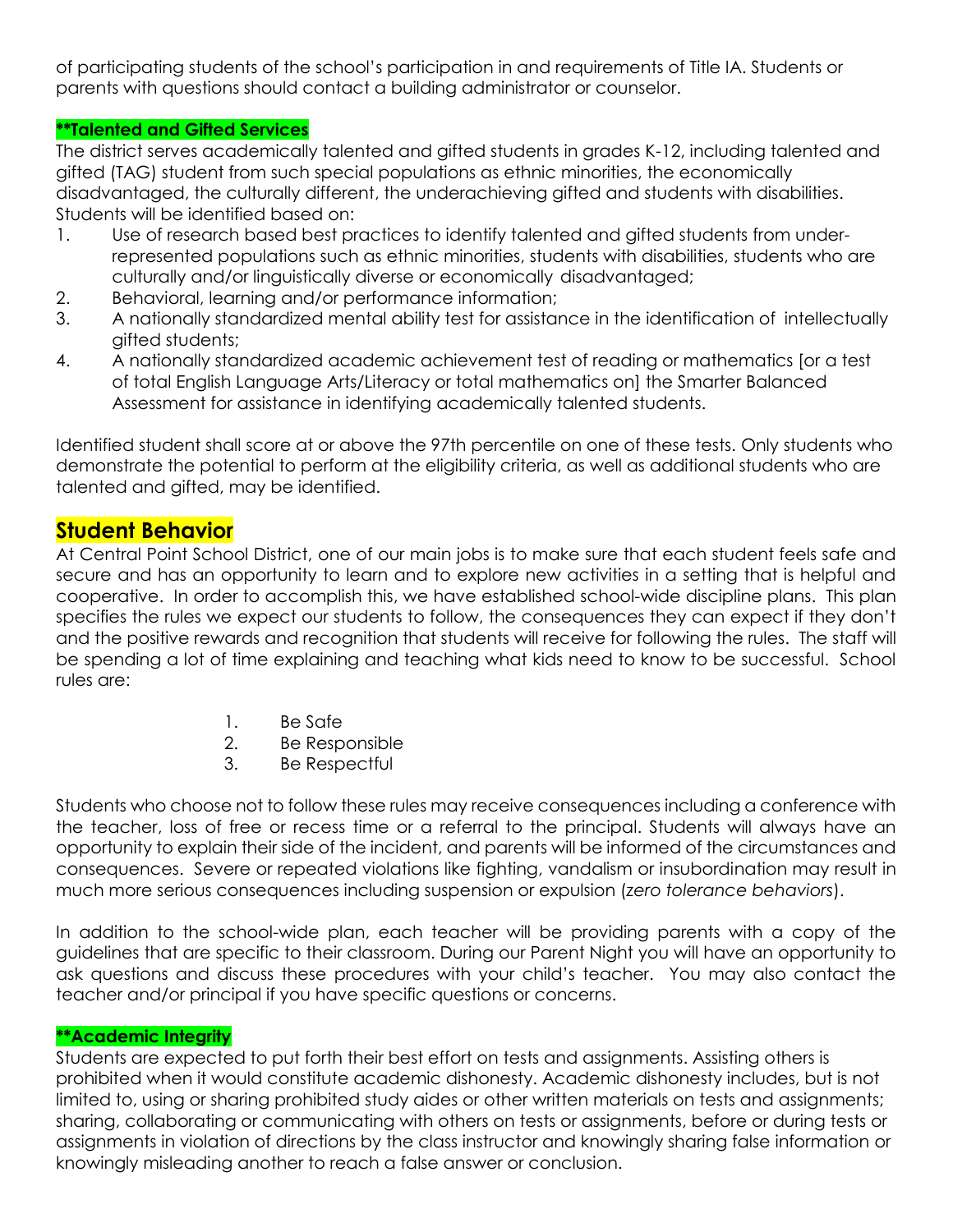Violation of the policy may result in discipline as deemed appropriate by the instructor or administration, based on the nature and seriousness of the offense.

## **\*\*Playground Rules and Expectations**

- 1. Students are to stop what they are doing when the bell rings, line up quickly and wait quietly to be excused.
- 2. Students will leave rocks, bark, sticks and other dangerous objects alone. In addition, students will stay dry, away from puddles and mud.
- 3. Students will play only on playground areas, not in the bushes.
- 4. Students will show pride in their school by keeping the building and grounds free of litter.
- 5. Students will take turns on equipment.
- 6. Students will not chew gum, candy, or food on the playground. They may sit at picnic tables until they are finished eating.
- 7. Students will not bring to recess any electronic games, iPods, cell phones, radios, or toys.
- 8. If any playground equipment goes beyond any fence, it remains there until an adult on duty can retrieve it.

## **\*\*Student Code of Conduct**

Zero tolerance behaviors are those offenses that are serious enough to result in possible suspension or expulsion from school. Students committing any of these offenses receive a referral to the principal or the child development specialist. Parents/guardians are notified by phone or in writing about the offenses and about the consequences of that offense. Consequences may include, but are not limited to, a student problem-solving conference, parent conference, loss of privileges or recess time, suspension or expulsion. Law enforcement officers may also be notified on any of these offenses, based on school board policy, state law and the severity of the incident.

The district has authority and control over a student at school during the regular school day, at any school-related activity, regardless of time or location and while being transported in district-provided transportation.

Students are subject to discipline for conduct while traveling to and from school, at the bus stop, at school-sponsored events, while at other schools in the district and while off campus, whenever such conduct causes a substantial and material disruption of the educational environment or the invasion of the rights of others.

Students will be subject to discipline including detention, suspension, expulsion, denial and/or loss of awards and privileges and/or referral to law enforcement officials for the following, including but not limited to:

- 1. Assault;
- 2. Hazing, harassment, intimidation, bullying, menacing, cyberbullying or teen dating violence[, as prohibited by Board policy JFCF – [Hazing, ]Harassment, Intimidation, Bullying, [Menacing, ] Cyberbullying, Teen Dating Violence or Domestic Violence - Student, and accompanying administrative regulation];
- 3. Coercion;
- 4. Violent behavior or threats of violence or harm [as prohibited by Board policy JFCM Threats of Violence];
- 5. Disorderly conduct, false threats and other activity causing disruption of the school environment;
- 6. Bringing, possessing, concealing or using a weapon [as prohibited by Board policy JFCJ Weapons in the Schools];
- 7. Vandalism, malicious mischief and theft, [as prohibited by Board policies ECAB Vandalism, Malicious Mischief or Theft and JFCB - Care of District Property by Students] including willful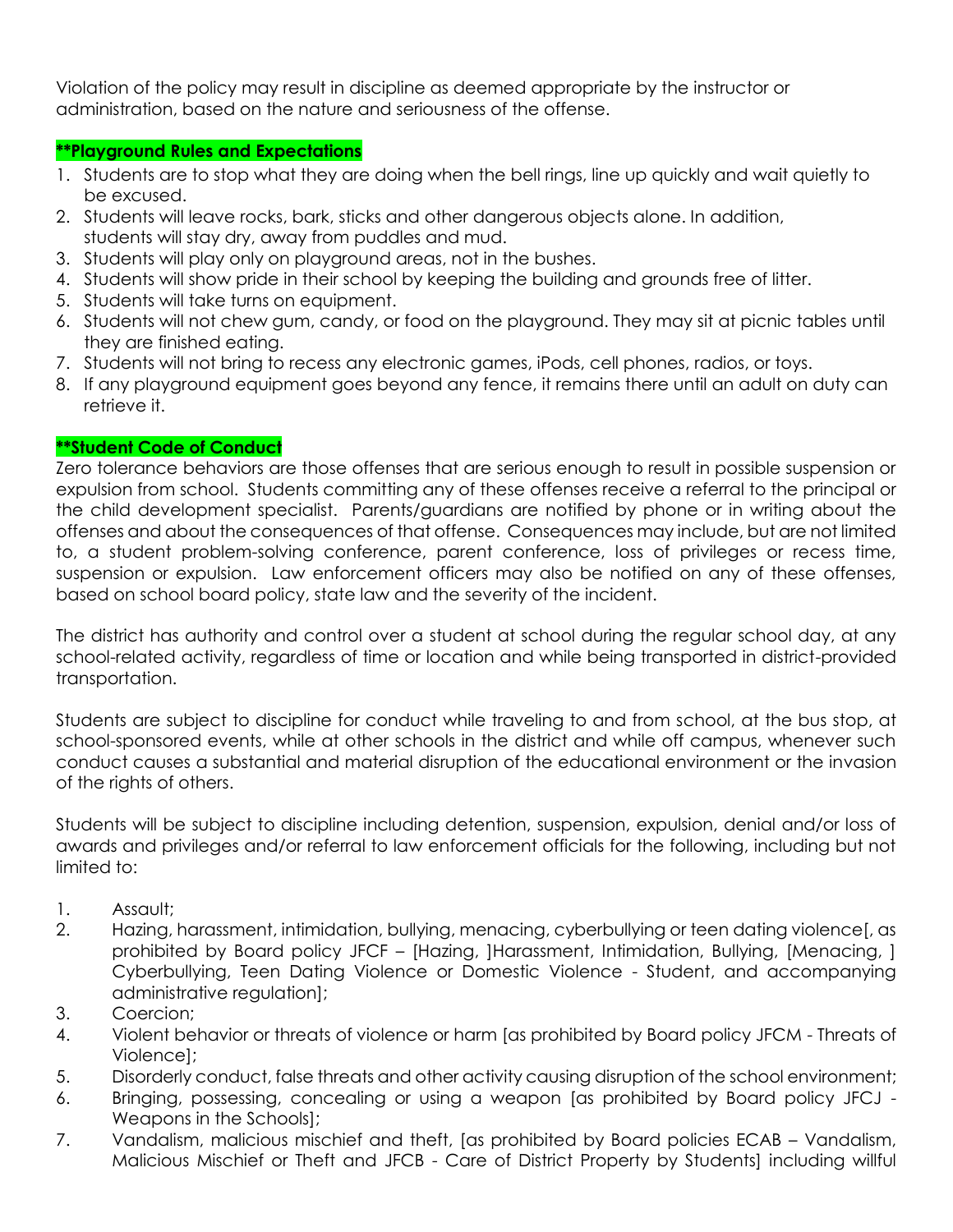damage or destruction to district property; or to private property on district premises or at districtsponsored activities;

- 8. Sexual harassment [as prohibited by Board policy JBA/GBN Sexual Harassment and accompanying administrative regulation];
- 9. Possession, distribution, or use of tobacco products, inhalant delivery systems, alcohol, drugs or other controlled substances, including drug paraphernalia [as prohibited by Board policy(ies) [JFCG/JFCH/JFCI - Use of Tobacco Products, Alcohol, Drugs or Inhalant Delivery Systems];
- 10. Use or display of profane of obscene language;
- 11. Disruption of the school environment;
- 12. Open defiance of a teacher's authority, including persistent failure to comply with the lawful directions of teachers or school officials;
- 13. Violation of district transportation rules;
- 14. Violation of law, Board policy, administrative regulation, school or classroom rules.]

Additionally, regarding weapons, under state and federal law, expulsion from school is required for a period of not less than one year for any student who is determined to have brought, possessed, concealed or used a firearm on school property or at a school sponsored activity. The superintendent may modify the expulsion requirement for a student on a case-by-case basis. Additionally, in accordance with Oregon law, any person who intentionally possesses a firearm, unless the person possesses a valid license under ORS 166.291 and 166.292, or other dangerous weapon in or on district property or recklessly discharges a firearm in school is subject to criminal prosecution, a maximum five years imprisonment, a fine and forfeiture of firearm and/or other dangerous weapon or both.

In regard to tobacco, alcohol or drugs, and in accordance with Oregon law, any person under age 21 possessing a tobacco product or an inhalant delivery system commits a Class D violation and is subject to a court-imposed fine, as provided by ORS 167.785. Any person who distributes, sells or allows to be sold, a tobacco product in any form, a tobacco-burning device or an inhalant delivery system, to a person under 21 years of age commits a Class A violation and is subject to a fine, as provided by ORS 163.575. An unlawful drug is any drug not prescribed by a licensed medical practitioner. Unlawful delivery of a controlled substance to a student or minor within 1,000 feet of district property is a Class A felony, as provided by ORS 475.904.

**"Dangerous weapon**" is defined by Oregon law as any weapon, device, instrument, material or substance which, under the circumstance in which it is used, attempted to be used or threatened to be used, is readily capable of causing death or serious physical injury.

**"Deadly weapon"** is defined as any instrument, article or substance specifically designed for and presently capable of causing death or serious physical injury.

**"Firearm"** is defined by federal law as any weapon (including a starter gun) which will or is designed to or may readily be converted to expel a projectile by the action of an explosive. This includes the frame or receiver of any such weapon or firearm, muffler or silencer, or any destructive device.

**"Destructive device"** is defined as any explosive, incendiary or poison gas component or any combination of parts either designed or intended for use in converting any device into a destructive device or from which a destructive device may be readily assembled. A destructive device does not include any device which is designed primarily or redesigned primarily for use as a signaling, pyrotechnic, line-throwing, safety or similar device.

In accordance with the federal Gun-Free School Zone Act, possession or discharge of a firearm in a school zone is prohibited. A "school zone" as defined by federal law means, in or on school grounds or within 1,000 feet of school grounds.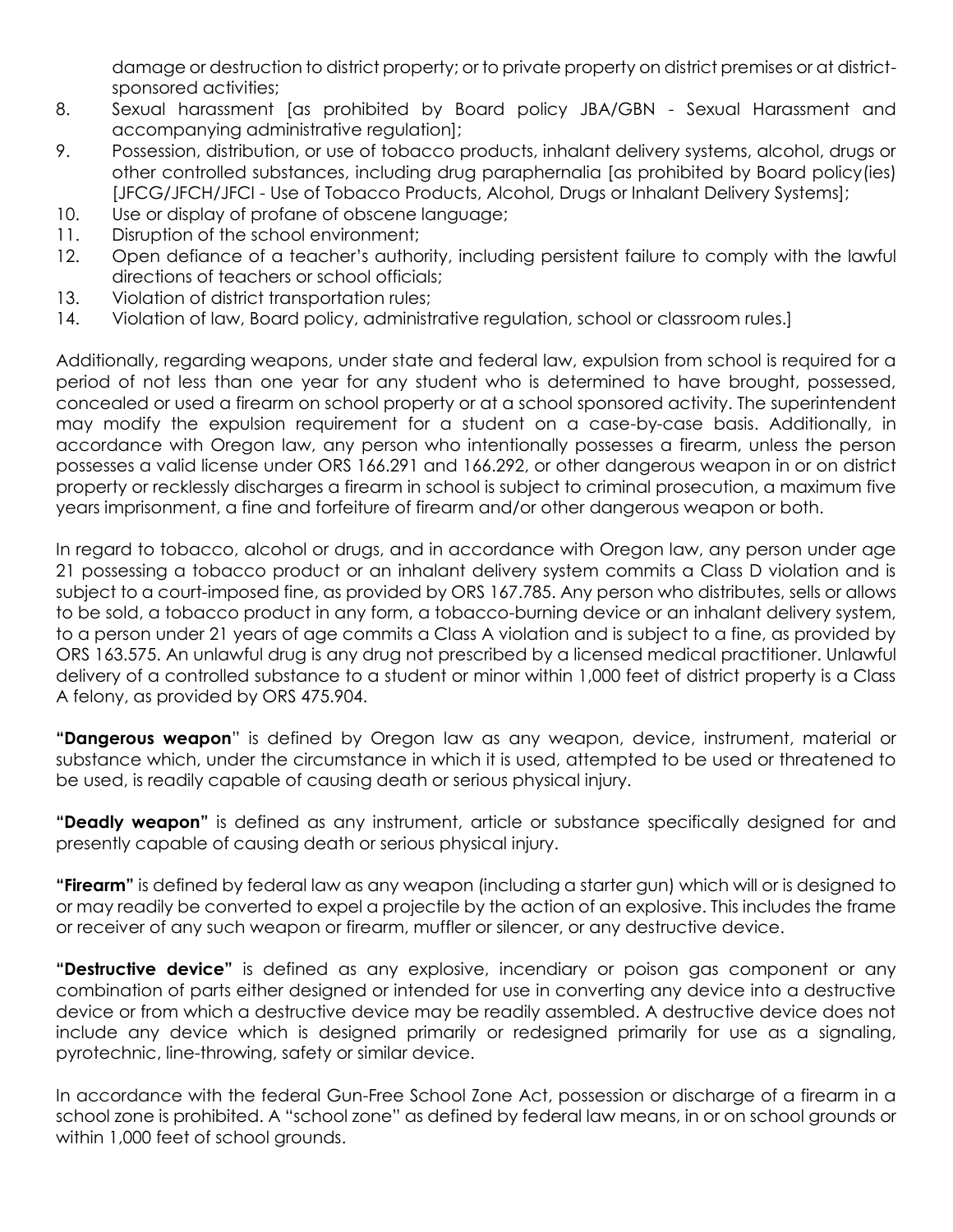#### **\*\*Student Corporal Punishment**

The use of corporal punishment in any form is strictly prohibited in Central Point School District 6. No student will be subject to the infliction of corporal punishment.

Corporal punishment is defined as the willful infliction of, or willfully causing the infliction of physical pain.

No teacher, administrator or other school personnel or school volunteer will subject a student to corporal punishment or condone the use of corporal punishment by any person under his/her supervision or control. Permission to administer corporal will not be sought or accepted from any parent or guardian, person in parental relationship or school official.

#### **\*\*Student Discipline/Due Process**

A student who violates the Student Code of Conduct shall be subject to disciplinary action.

A student's due process rights will be observed in all such instances, including the right to appeal the discipline decisions of staff and administrators.

Discipline in the district is based upon a philosophy designed to produce behavioural changes that will enable students to develop the self-discipline necessary to remain in school and to function successfully in their educational and social environments.

Student disciplinary sanctions will offer corrective counseling and sanctions that are age appropriate, and to the extent practicable, that uses approaches that are shown through research to be effective.

Disciplinary measures are applied depending on the nature of the offense and without bias. The age and past pattern of behavior of a student will be considered prior to any suspension or expulsion.

In addition, when a student commits substance abuse, drug or drug paraphernalia, alcohol- and/or tobacco-related offenses or any other criminal act, they may also be referred to law enforcement officials. Violations of the district's weapons policy, as required by law, shall be reported to law enforcement.

#### **\*\*Discipline of Students with Disabilities**

When a student being served by an individualized education program (IEP) engages in conduct which would warrant suspension of more than 10 days or expulsion for a student without disabilities, the student's parents will be notified immediately (within 24 hours) of the circumstances of the misbehavior, the time and location of the student's IEP team meeting addressing the infraction and its relationship to the disability.

The IEP team will determine whether the misconduct is a manifestation of the student's disability. Should the IEP team conclude the misconduct has no relationship to the student's disability, the student may be disciplined in the same manner as would other students.

If the IEP team concludes the misconduct is a consequence of the student's disability, the team may review and revise the student's IEP and determine whether a change in placement is needed. The district may not suspend for more than 10 days or expel a student with a disability or terminate educational services for any behavior which is a manifestation of the disability.

A student may be removed from the current educational placement to an appropriate interim alternative educational setting for the same amount of time that a student without a disability would be subject to discipline, but for not more than 45 calendar days in a school year, for a drug or weapon violation as provided in district procedures. Additionally, the district may request an expedited due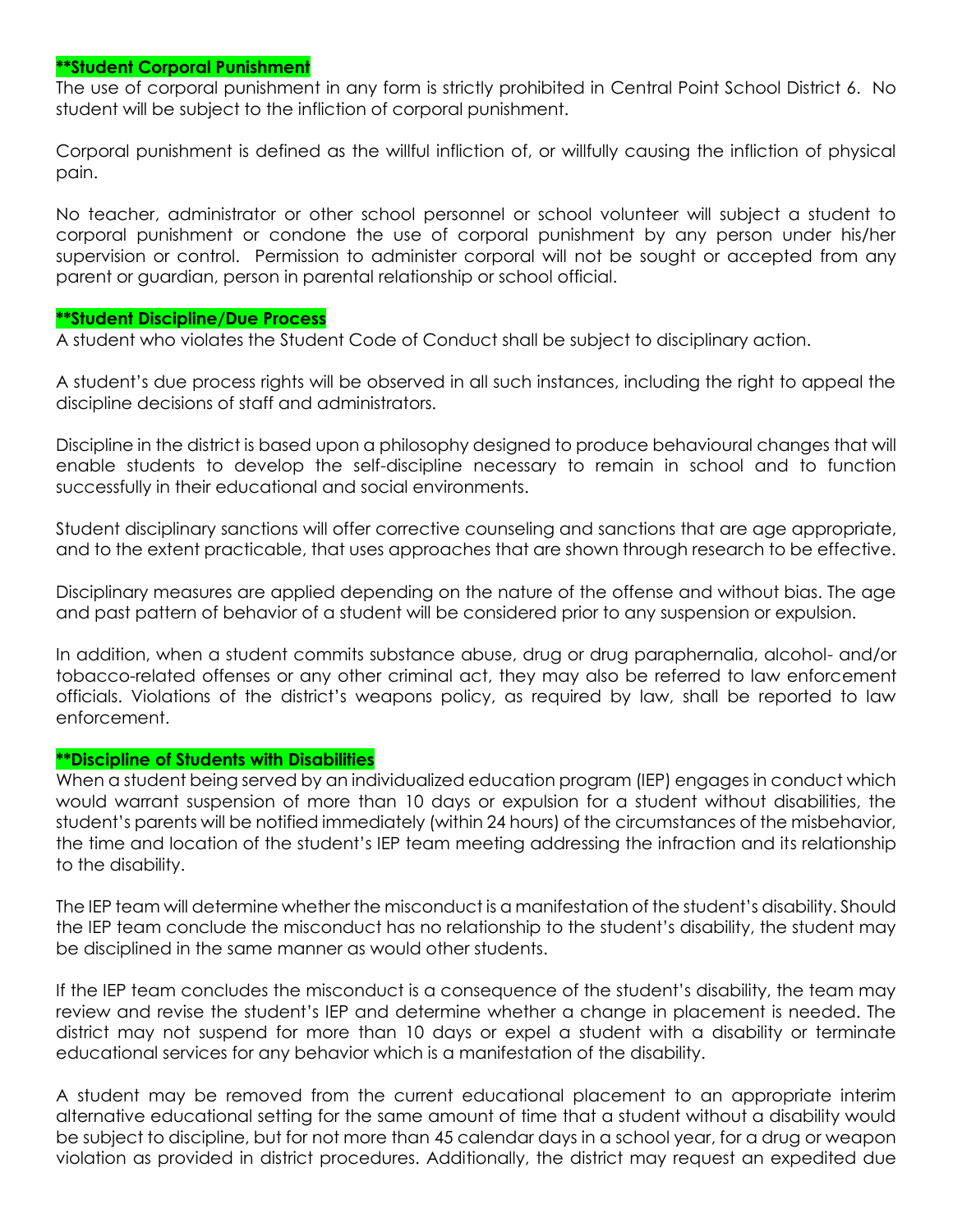process hearing to obtain a hearings officer's order to remove a student to an interim alternative educational setting for not more than 45 days if the student is exhibiting injurious behavior. For the purpose of this request, "injurious behavior" is defined as behavior that is substantially likely to result in injury to the student or to others.

## **\*\*Suspension**

A student whose conduct or condition is seriously detrimental to the school's best interests may be suspended for up to and including 10 school days. A student may be suspended for one or more of the following reasons: a) willful violation of Board policies, administrative regulations or school rules; b) willful conduct which materially and substantially disrupts the rights of others to an education; c) willful conduct which endangers the student, other students or staff members; or d) willful conduct which damages or injures district property.

An opportunity for the student to present their view of the alleged misconduct will be given. Each suspension will include a specification of the reasons for the suspension, the length of the suspension, a plan for readmission and an opportunity to appeal the decision. Every reasonable and prompt effort will be made to notify the parents of a suspended student.

While under suspension, a student may not attend after-school activities and athletic events, be present on district property nor participate in activities directed or sponsored by the district.

School work missed by a student while on suspension may be made up upon the student's return to school if the work missed reflects achievement over a greater period of time than the length of the suspension. For example, a student will be allowed to make up final, mid-term and unit examinations without an academic penalty.

#### **\*\*Student Drug or Alcohol Possession**

The possession, selling and/or use of illegal and harmful drugs, alcohol, tobacco products and inhalant delivery systems are strictly prohibited. This includes substance abuse and drug paraphernalia. This prohibition applies during the regular school day and/or at any district-related activity, regardless of time or location and while being transported on district-provided transportation. Students in violation of the district's policy will be subject to disciplinary action and referral to law enforcement officials, as appropriate, in accordance with the Student Code of Conduct.

Since drug, alcohol and tobacco use is illegal for students and interferes with both effective learning and the healthy development of students, the district has a fundamental and ethical obligation to prevent drug, alcohol and tobacco use and to maintain a drug-free educational environment.

#### **\*\*Student Explosives/Weapons Possession**

Weapons or replicas of weapons and any explosive of incendiary device (knives, fire crackers, smoke bombs, etc) are forbidden on school property. Any student possessing a weapon or explosive device at school will be reported to their parents, may be reported to the police and are subject to suspension or expulsion from school as indicated in School Board Policy and Oregon State Law.

#### **\*\*Student Questioning**

Should law enforcement officials find it necessary to question students during the school day or during periods of extracurricular activities, the principal or designee will be present, when possible. An effort will be made to notify the parent of the situation.

Parents are advised that when an Oregon Department of Human Services or a law enforcement official is questioning a child whom the investigating agent believes may have been a victim of abuse of a child, the investigator may exclude district personnel from the investigation and may prohibit personnel from contacting parents.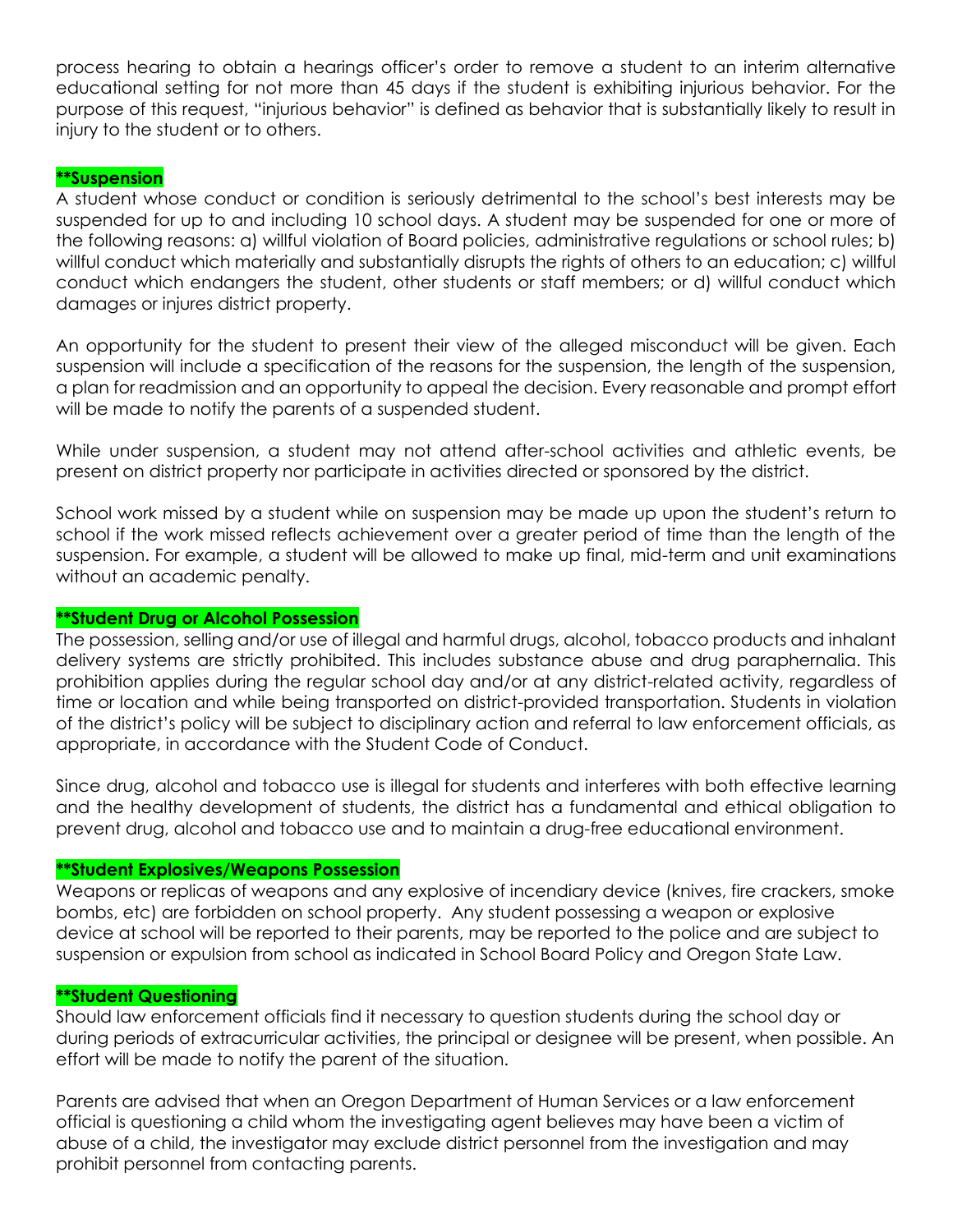#### **\*\*Student Restraint and Seclusion**

The use of physical restraint and/or seclusion is permitted only as a part of a behavior support plan when other less restrictive interventions would not be effective, and the student's behavior poses a threat of imminent, serious physical harm to self or others.

Except in the case of an emergency, only staff current in the required training in accordance with the district-designated physical restraint and seclusion training program will implement physical restraint or seclusion with a student.

In an emergency, physical restraint and/or seclusion may also be used by a school administrator, teacher or other school employee [or volunteer] as necessary when the student's behavior imposes a reasonable threat of imminent, serious bodily injury to the student or to others. The use of physical restraint or seclusion under these circumstances is only allowed so long as the student's behavior poses a threat of imminent, serious physical harm to themselves or to others.

Any student being restrained or secluded within the district whether an emergency or as part of a plan shall be constantly monitored by staff for the duration of the intervention.

#### **Parents will be notified if their student has been restrained or secluded as described above.**

#### **\*\*Student Searches**

District officials may search the student, their personal property and property assigned by the district for the student's use at any time on district property or when the student is under the jurisdiction of the school. Such searches will be conducted only when there is reasonable suspicion based upon specific and articulated facts to believe that the student personally poses or is in possession of some item that poses an immediate risk or serious harm to the student, school officials and/or others at the school.

Searches shall be "reasonable in scope", that is, the measures used are reasonably related to the objectives of the search, the unique features of the official's responsibilities and the area(s) which could contain the item(s) sought and will not be excessively intrusive in light of the age, sex, maturity of the student and nature of the infraction. Strip searches are prohibited by the district.

District officials may seize any item which is evidence of a violation of law, Board policy, administrative regulation or school rule, or which the possession or use of is prohibited by such law, policy, regulation or rule.

District officials may also search when they have reasonable information that emergency/dangerous circumstances exist.

District-owned storage areas assigned for student use, such as lockers and desks, may be routinely inspected at any time. Students have no expectation of privacy regarding these items/areas. Such inspections may be conducted to ensure maintenance of proper sanitation, to check mechanical conditions and safety, and to reclaim overdue library books, texts or other instructional materials, property or equipment belonging to the district. The student will generally be permitted to be present during the inspection.

Items found which are evidence of a violation of law, policy, regulation or the Student/Parent Handbook may be seized and turned over to law enforcement or returned to the rightful owner, as appropriate.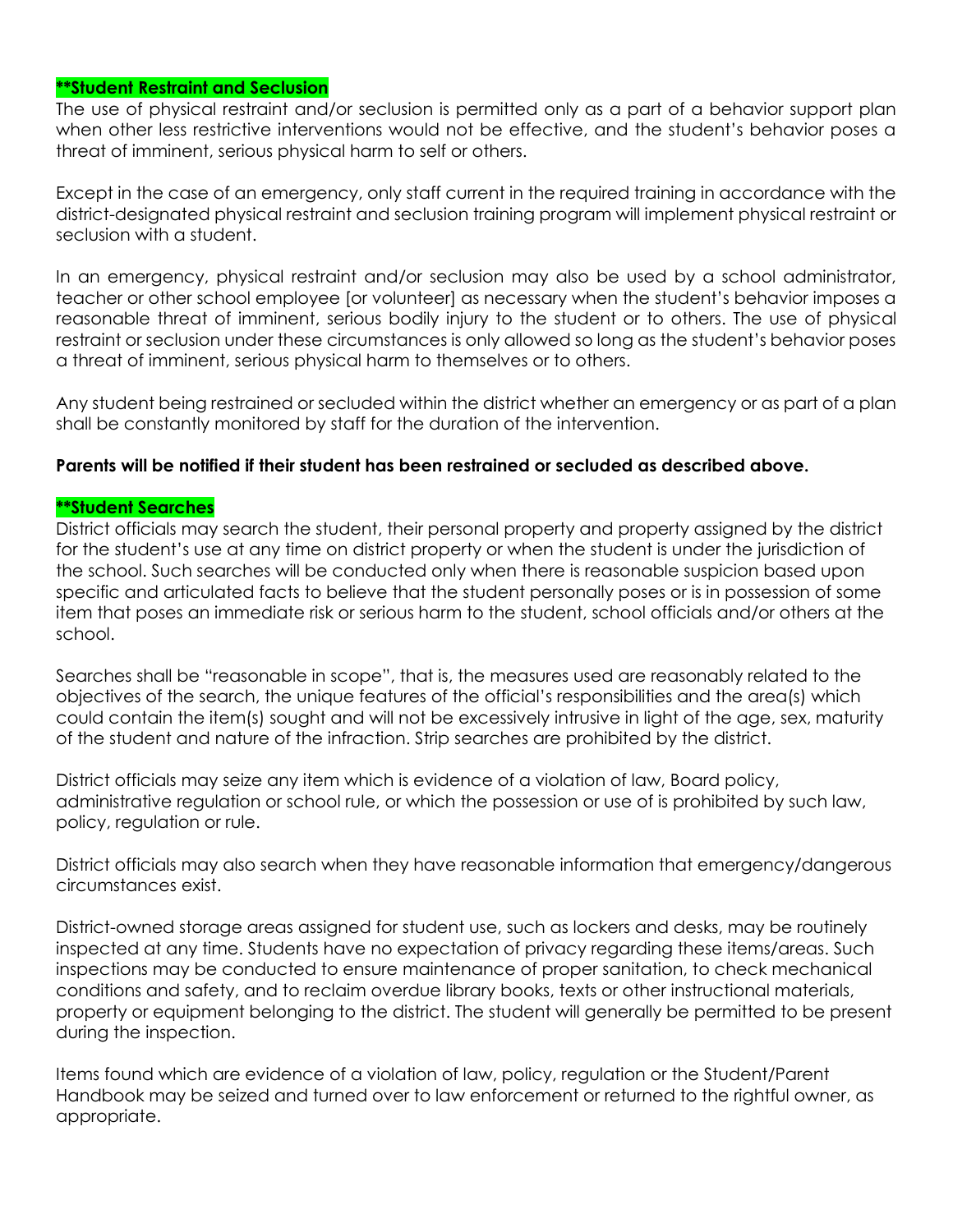#### **\*\*Student Threats**

The district prohibits student violence or threats of violence in any form. Student conduct that threatens or intimidates and disrupts the educational environment, whether on or off school property, will not be tolerated. A student may not verbally or physically threaten or intimidate another student, staff member, or third party on school property. A student may not use any electronic equipment to threaten, harass or intimidate another. Additionally, false threats to damage school property will not be tolerated.

Students in violation of the district's Board policy JFCM – Threats of Violence will be subject to discipline under the Student Code of Conduct and may be subject to civil or criminal liability.

# **Student Dress Guidelines**

The district's dress code is established to promote appropriate grooming and hygiene, prevent disruption and avoid safety hazards. The apparel students wear to school can have an effect on the learning environment and behavior in and out of the classroom. To determine the dress guidelines at our schools, we need to look at the shoes and clothing our students wear in conjunction with our three school rules of *Be Safe, Be Respectful, Be Responsible.*

We will look at safety of clothing. We ask that if your child wears flip flops or sandals with no back strap, he/she brings a pair of tennis shoes in their backpack for recess and P.E. Safety of our students is a priority. We have found abrasions caused by bare skin hitting the asphalt and/or pea gravel are far from comfortable for our students. The longer the shorts, the more skin is covered and thus protected. Shorts/skirts must be of substantial length and not a distraction for the learning environment. We will not be able to provide shoes from the office or have your child call home to have another pair of shoes brought to school. It is our recommendation, due to safety concerns, that students do not wear flipflops (shoes without a heel strap).

We also need to determine if the clothing is respectful to others. It is imperative that the student's clothing support our effort to respect every child's right to learn and not cause a distraction in the classroom. This means the attire needs to cover undergarments completely.

- *Straps on tops need to be an inch wide.*
- *Backless tops, tops that show a bare belly, mesh tops, tops designed to be undergarments, sagging pants that allow undergarments to show and shorts that are too short have proven to be classroom distractions.*
- *Also, students are not allowed to wear any clothing that has obscene or inappropriate logos or sayings, or that display tobacco, drug or alcohol related slogans as we find these things to be disrespectful.*
- *Hats not be worn in school buildings.*

In an elementary setting, we discourage students from wearing make-up as it can be a distraction in the classroom and no sharing of make-up due to health concerns.

It is our hope that students, with the help of their family, will monitor their own attire and take responsibility for making sure it is safe and respectful. We would rather not hand out a list of "do-nots," we have established. If you have any questions regarding school dress, please do not hesitate to call the school office.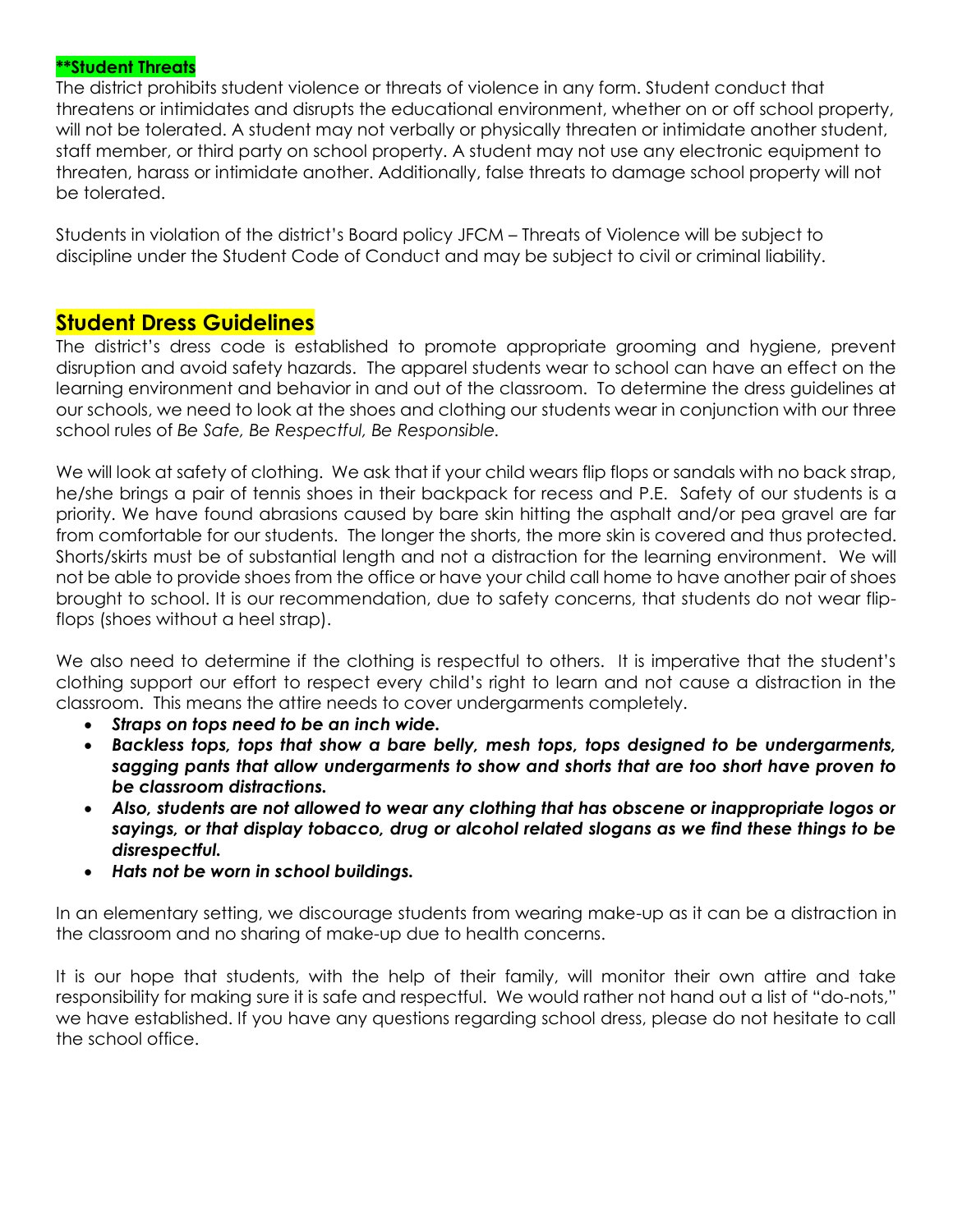## **\*\*Attendance**

#### **Attendance Legislation HB 3197**

*The Oregon legislature has established a requirement that all school boards adopt a "same day" notification policy when a student has an unexcused absence.*

SECTION 1.

- (1) Each district school board shall adopt an attendance notification policy that satisfies the requirements of this section.
- (2) An attendance notification policy must:
	- (a) Be implemented by each school in the school district; and
	- (b) Require that each school ensure that a parent or other person in parental relationship to a child is notified in person or directly by telephone by the end of the school day on any day that the child has an unplanned absence.

(3) If a parent or other person in parental relationship with a child cannot be contacted in person or directly by telephone:

- (a) A message shall be left for the parent or other person, if possible; and
- (b) Notice of the child's absence shall be provided to the attendance supervisor, who shall proceed as provided in ORS 339.055**.**

Regular attendance is VERY important. It is vital that your child is at school each day in order to participate in and fully benefit from the activities and instruction provided by the teacher. No amount of make-up work can replace the interaction between your child and their teacher. Excessive absences contribute to poor academic performance. Oregon law allows a student to be absent for illness, family emergencies and religious reasons.

Regular attendance is a must if the school is to do the best possible job of educating your child. Students are expected to be in school except in cases of emergency or illness. When absent or tardy, parents should call the school office by *8:45 am* to excuse the absence. If a parent does not call the school office, absences or tardies will be recorded as unexcused. Vacations during the school year are considered unexcused absences.

All students between the ages of 6 and 18, who have not completed grade 12, are required to regularly attend a public full-time school, unless otherwise exempted by law. Staff will monitor and report violations of the state compulsory attendance law. All students five years of age who have been enrolled in a public school are required to attend regularly.

The district will notify the parent, in writing and in the native language of the parent, that, in accordance with law, the [superintendent] will schedule a conference with the non-attending student and their parent(s) to discuss attendance requirements. At this time the parent has the right to request an evaluation to determine if the student should have an individualized education program (IEP) or a review of the student's current IEP.

Any person having legal control of a student between the ages of 6 and 18, who has not completed the 12th grade, and who fails to send a student to school within three days of notification by the district that their student is not complying with compulsory attendance requirements [may] be issued a citation by the district for the student's failure to attend school. Failure to send a student to school is a Class C violation of law and is punishable by a court imposed fine.

Additionally, a parent or guardian, or other person lawfully charged with the care or custody of a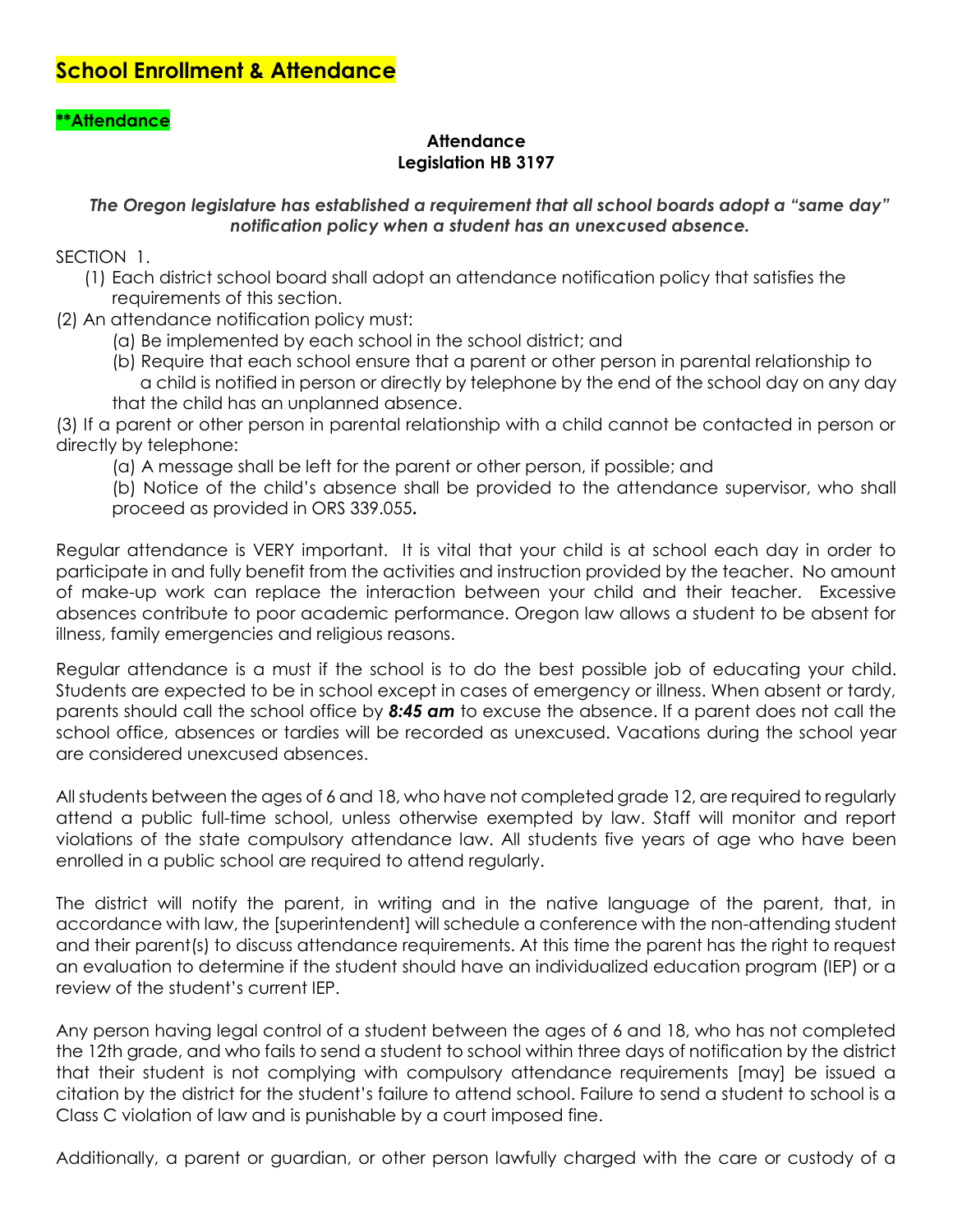student under 15 years of age, may be found by the courts to have committed the offense of failing to supervise a child who has not attended school as required. Failing to supervise a child is a Class A violation. Violations, as determined by the court, may be punishable by a requirement to complete a parent effectiveness program approved by the court and/or a fine.

When returning to school after an absence, a student must bring a note signed by the parent that describes the reason for the absence. Absence from school or class will be excused under the following circumstances:

- 1. Illness of the student;
- 2. Illness of an immediate family member when the student's presence at home is necessary;
- 3. Emergency situations that require the student's absence;
- 4. Field trips and school-approved activities;

5. Mental Health, Medical or dental appointments. Confirmation of appointments may be required;

6. Other reasons deemed appropriate by the school administrator when satisfactory arrangements have been made in advance of the absence.

Each school shall notify a parent or guardian by the end of the school day if their child has an unplanned absence. The notification will be either in person, by telephone or another method identified in writing by the parent or guardian. If the parent or guardian cannot be notified by the above methods, a message shall be left, if possible.

Students may be excused on a limited basis from a preplanned classroom activity or from selected portions of the established curriculum on the basis of a disability or for personal or religious considerations.

A student who must leave school during the day, must bring a note from their parent. A student who becomes ill during the school day should, with the teacher's permission, report to the school office. The school office or nurse will decide whether or not the student should be sent home and will notify the student's parent, as appropriate.

## \*\***Tardies**

Promptness to class is very important. Teachers begin the academic program immediately following the tardy bell. Students are required to be in their seats and ready for learning prior to this bell. If a student is tardy, they must check in with the office before going to class.

## **\*\*Promotion, Retention, & Grade Level Placement**

A student shall be promoted from one grade to the next on the basis of academic, social and emotional development. Exceptions may be made when, in the judgment of the professional staff, such exceptions are in the best educational interest of the student involved.

A decision to retain a student will be made only after prior notification and explanation to the student's parents.

Students will be placed in the grade level or course best suited to meet their needs, based on the district's evaluation of the student's transcript and/or other documentation, assessment, portfolio/work sample evidence, etc., as may be required by the district.

If the student is unable to provide appropriate documentation, the building principal or designee will make the grade level or course determination placement based on district-administered assessment(s) as deemed appropriate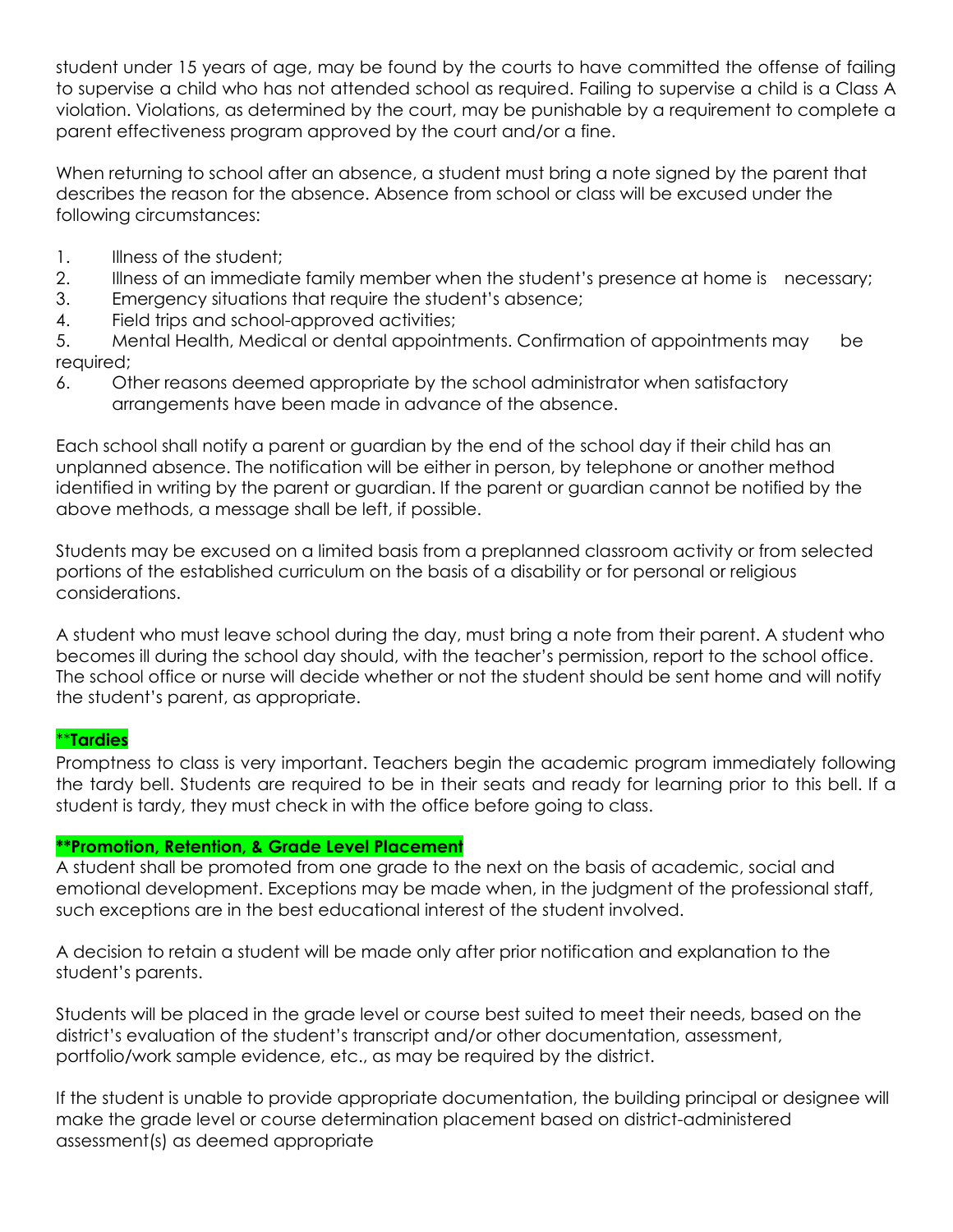#### **\*\*School Enrollment**

A student seeking enrollment in the district for the first time must meet all academic, age, immunization, tuition and other eligibility prerequisites for admission as set forth in state law, Board policy and administrative regulation. Students and their parents should contact the office for admission requirements.

The district may deny regular school admission to a student who is expelled from another school district and who subsequently becomes a resident of the district or who applies for admission to the district as a nonresident student.

The district shall deny regular school admission to a student who is expelled from another school district for an offense that constitutes a violation of applicable state or federal weapons laws and who subsequently becomes a resident of the district or who applies for admission to the district as a nonresident student.

# **Technology Use**

Students may be permitted to use the district's electronic communications system [only to conduct business related to the management or instructional needs of the district or to conduct research related to education consistent with the district's mission or goals. Personal use of district computers, including e-mail access, is strictly prohibited.] [for personal use, in addition to official district business consistent with Board policy, the general use prohibitions/guideline/etiquette and other applicable provisions set forth in administrative regulations.]

The district's electronic communications system meets the following federal Children's Internet Protection Act (CIPA) requirements:

- 1. Technology protection measures have been installed and are in continuous operation to protect against Internet access by both adults and students to visual depictions that are obscene, child pornography or with respect to the use of the computers by students, harmful to students;
- 2. Educating minors about appropriate online behaviors, including cyberbullying awareness and response, and interacting with other individuals on social networking sites and in chat rooms;
- 3. The online activities of students are monitored;
- 4. Access by students to inappropriate matter on the Internet and World Wide Web is denied;
- 5. Procedures are in place to help ensure the safety and security of students when using email, chat rooms and other forms of direct electronic communications;
- 6. Unauthorized access, including so-called "hacking" and other unlawful activities by students online is prohibited;
- 7. Unauthorized disclosure, use and dissemination of personal information regarding students is prohibited;
- 8. Measures designed to restrict students' access to materials harmful to students have been installed.

The district retains ownership and control of its computers, hardware, software and data at all times. All communications and stored information transmitted received or contained in the district's information system are the district's property and are to be used for authorized purposes only. Use of district equipment or software for unauthorized purposes is strictly prohibited. To maintain system integrity, monitor network etiquette and ensure that those authorized to use the district's system are in compliance with Board policy, administrative regulations and law, school administrators may routinely review user files and communications. Files and other information, including e-mail, sent or received, generated or stored on district servers are not private and may be subject to monitoring.